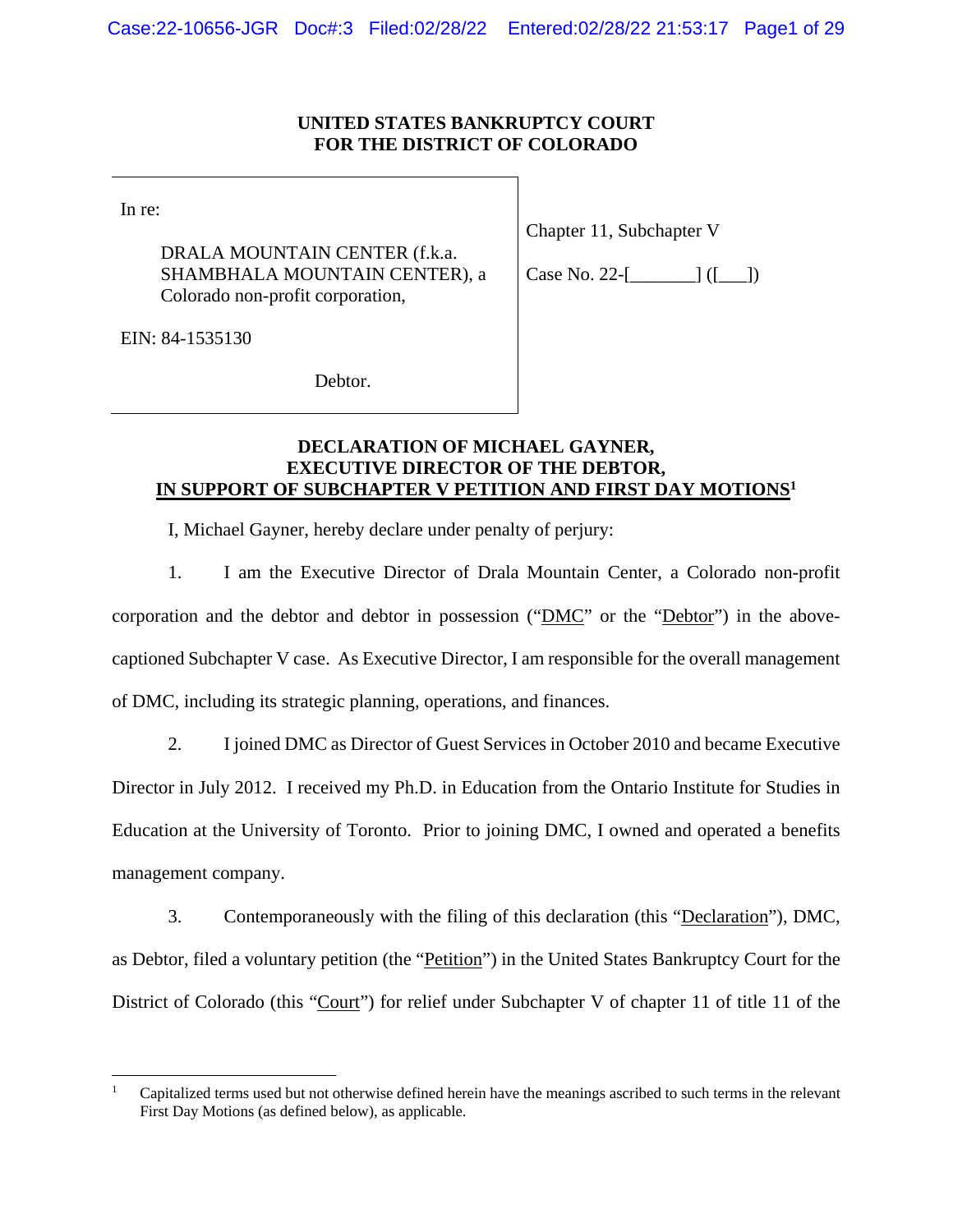United States Code. To minimize the potential adverse impact of the commencement of this Subchapter V case, the Debtor has requested certain "first day" relief in various applications and motions filed with the Court, each of which is listed in Section V below (collectively, the "First Day Motions"). The First Day Motions seek relief intended to preserve the value of the Debtor by, among other things, honoring deposits made by participants registering for programs, satisfying certain wage, customer and other prepetition claims and granting administrative and operational relief to facilitate an orderly transition into and out of this Subchapter V case. This relief is critical to the Debtor's restructuring and reorganization efforts.

4. Based on my tenure with DMC, my review of relevant documents, and my discussions with other members of DMC's management team and professional advisors, I am familiar with DMC's day-to-day operations, business, and financial affairs. I submit this Declaration in support of the Petition and First Day Motions and to assist the Court and other parties in interest in understanding DMC's history, non-profit mission, business operations and prepetition capital structure, and the circumstances leading to DMC's commencement of this Subchapter V case on the date hereof (the "Petition Date"). To that end, this Declaration provides an overview of this Subchapter V case in five parts: *Part I* provides background on DMC's nonprofit corporate history, non-profit mission, and business operations; *Part II* provides an overview of DMC's prepetition capital structure; *Part III* describes the circumstances leading to this Subchapter V filing; *Part IV* describes DMC's proposed use of cash collateral; and *Part V* provides the factual basis for the relief requested in the First Day Motions.

5. Except as otherwise indicated herein, all facts set forth in this Declaration are based upon my personal knowledge of DMC's operations and finances, information learned from my review of relevant documents or supplied to me by other members of DMC's management team

2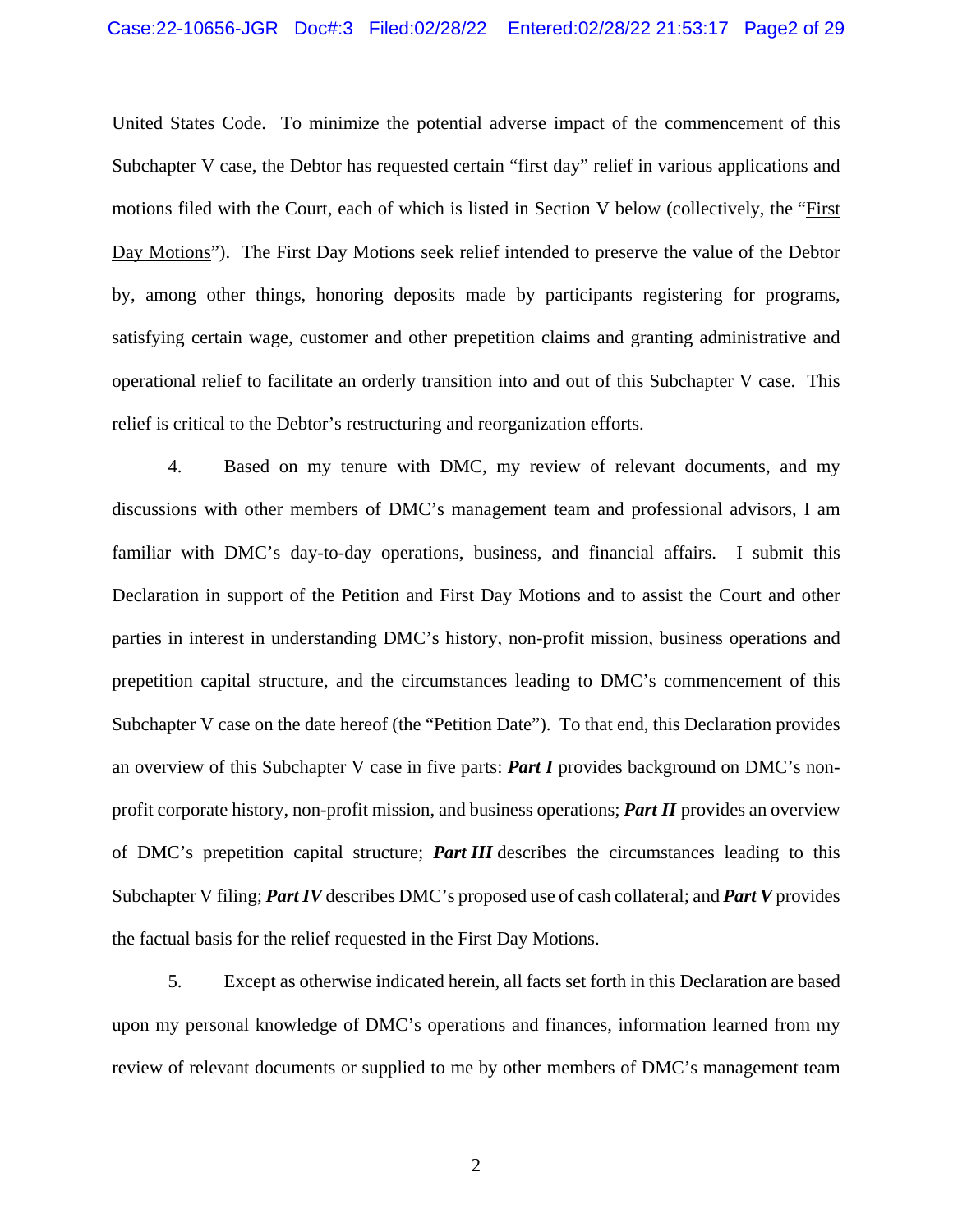and professional advisors, and my opinions based on my personal experience and knowledge. In some places, I cite to news articles or other information that I feel would provide context for the Court. I am authorized to submit this Declaration on behalf of DMC. If called upon as a witness, I could and would testify competently to the statements set forth in this Declaration, as the information in this Declaration is accurate to the best of my knowledge.

## **OVERVIEW**

6. Drala Mountain Center (f/k/a Shambhala Mountain Center) was founded 50 years ago, in 1971, by Chögyam Trungpa Rinpoche, a Tibetan Buddhist meditation teacher, as a retreat center for meditation and practice in the tradition of the Kagyu and Nyingma lineages of Tibetan Buddhism. Chogyam Trungpa described his decision to purchase the land that became DMC as follows:

There was a valley with pine trees and rocks that has never been cultivated. Should we buy an empty desolate valley without any facilities? We drove through and the only thing we could see was lots of wild horses. Nothing was civilized at all in terms of electricity or the establishment of any kind of human habitation. Nonetheless, I decided to take this place because it felt wholesome and good. There was a rocky point, which we now call Marpa Point, $<sup>2</sup>$  and the surroundings, which</sup> were nice areas, and everything seemed to be ideal. It was as if somebody had been waiting for that particular land to be occupied, and we became the first people who actually trod on it. I said, "Yes, let's do it. Let's buy it."<sup>3</sup>

In the years since, DMC has sponsored thousands of programs and individual meditation retreats and hosted visits and teachings by some of the greatest Buddhist teachers of the 20th and 21st centuries, including His Holiness the 14th Dalai Lama, His Holiness the 16th Karmapa, His Holiness Dilgo Khyentse Rinpoche, Dzigar Kongtrul Rinpoche, Thrangu Rinpoche, and Pema

1

<sup>2</sup> Marpa Point is named after Marpa Lotsawa (1012 – 1097), a Tibetan Buddhist teacher in the Kagyu lineage who translated and brought Buddhist teachings from India to Tibet.

<sup>3</sup> Jim Lowrey, *Taming Untamable Beings: Early Stories of Chogyam Trungpa Rinpoche with the Pygmies & Other Hippies* 134 (Blue Horse, 1st ed. 2015) (quoting Barbara Stewart, *Conquering Ruggedness*, VAJRADHATU SUN, February-March 1981).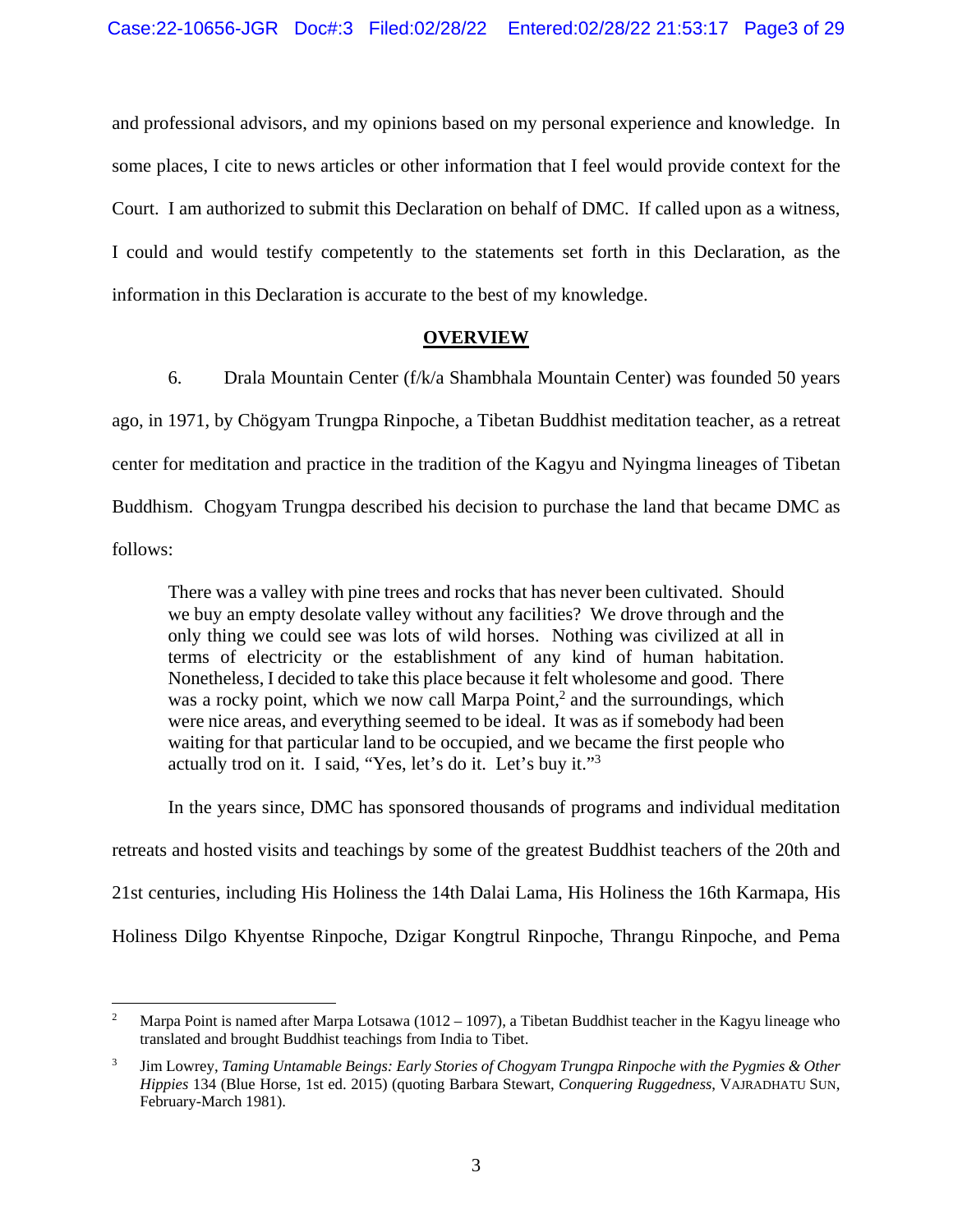Chödrön, as well as secular programs taught by leaders on subjects ranging from Dharma art, yoga, writing, and martial arts to leadership and other subjects.

7. DMC is a 501(c)(3) non-profit corporation formed under the Colorado Revised Nonprofit Corporation Act. Formerly known as Shambhala Mountain Center, DMC changed its name in February 2022 to Drala Mountain Center.<sup>4</sup> Its non-profit mission is to bring people together to experience wisdom and to serve as a catalyst in creating an enlightened society, grounded in wisdom and kindness towards individuals, the community, and the natural environment.

8. DMC's facilities are located in Red Feather Lakes, Colorado, in an expansive, scenic mountain haven that combines natural beauty, unspoiled wilderness, blue skies, and crisp mountain air with the comforts of a modern retreat campus. DMC provides meeting facilities, dining, lodging, and year-round Buddhist and secular programs on meditation, mind and body awareness, contemplative arts, leadership, yoga, and other areas of personal and social transformation.

9. One of its most significant landmarks is The Great Stupa of Dharmakaya (the "Great Stupa"), a superb example of sacred Buddhist architecture, built over a 13-year period by hundreds of volunteers and funded entirely through donations. Although located on adjacent land owned by Shambhala USA (f/k/a Shambhala International (Vajradhatu)) ("Shambhala USA"), a non-profit corporation with a shared mission, the Great Stupa is open to the public, is managed by DMC, and is accessible to DMC program participants.

 $\overline{a}$ 

<sup>4</sup> In Tibetan, "drala" means "beyond aggression." In the 1970s and 1980s, Tibetan Buddhist meditation teacher Chögyam Trungpa Rinpoche developed a body of teachings known as the "drala principle," which explores the sacred energy and power that exists when people step beyond aggression.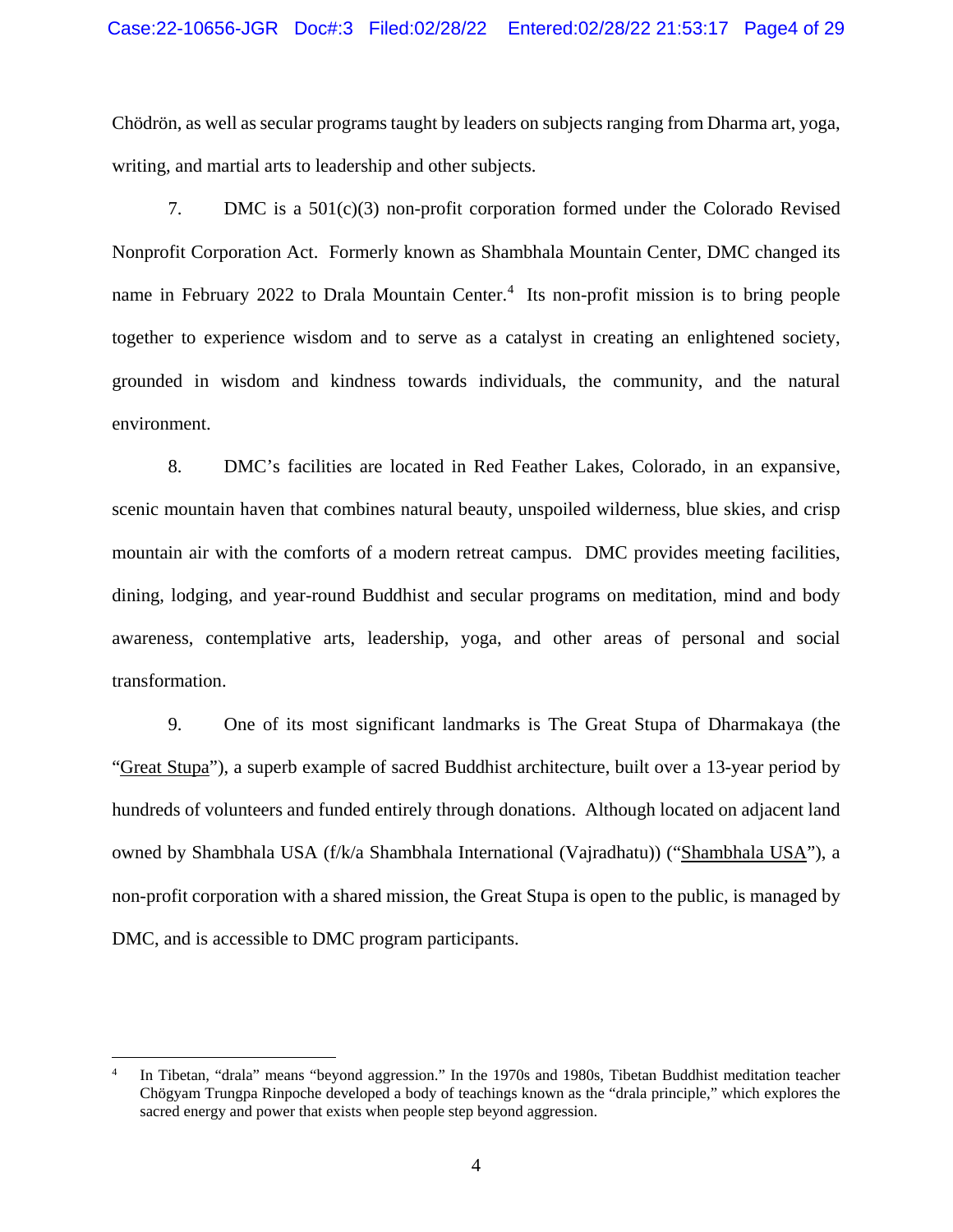

10. In recent years prior to the COVID-19 shut-down, DMC hosted, on average, more than 10,000 overnight guests and day visitors per year and received over 5,500 individual donations, totaling on average over \$750,000 per year. The global COVID-19 pandemic forced DMC to close its facilities to the public from March 2020 to July 2021, resulting in a significant loss of revenues from lodging and on-site programs. In addition, in August 2020, the devastating Cameron Peak wildfire swept through DMC land, requiring DMC's residential staff to evacuate to safety, destroying many buildings and tent platforms (but sparing the Great Stupa), and damaging water, sewer, and electrical systems. DMC's programing was also adversely affected in 2018 and 2019 by a "Me Too" scandal involving a prominent Buddhist teacher and leader,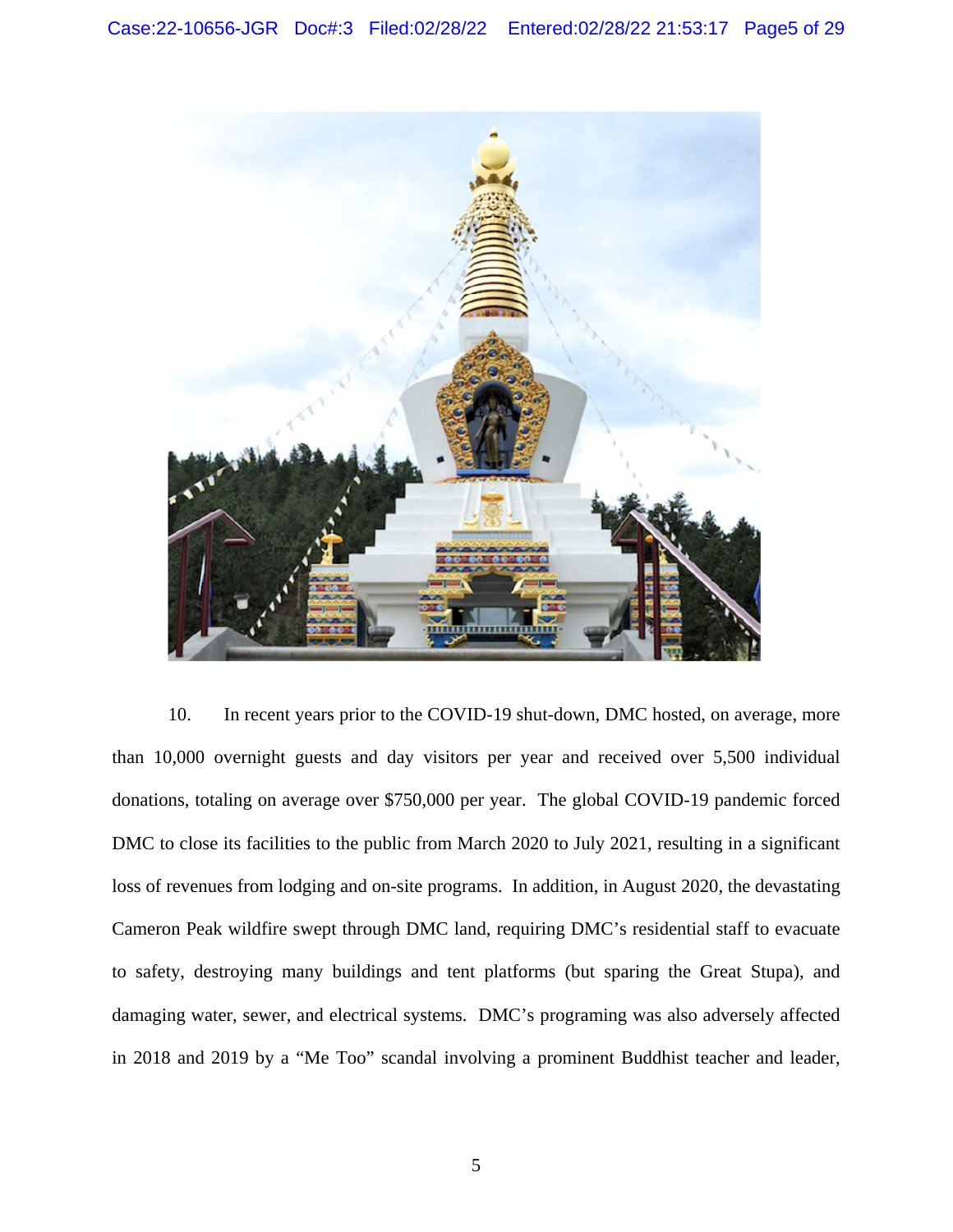Sakyong Mipham Rinpoche, resulting in the cancellation of a number of large annual retreat programs.

11. With the help of its strong community of volunteers, donors, and visitors, DMC believes that these set-backs are temporary. DMC has continued its non-profit mission during the COVID-19 shutdown, including by offering online programs via Zoom. Following the Cameron Peak wildfire, DMC donors contributed more than \$600,000 to rebuild and repair the fire-damaged property. In July 2021, DMC re-opened its facilities on a limited basis under COVID-19 guidelines developed in consultation with an epidemiologist and federal, state, and local recommendations. Since re-opening, DMC has held in-person programs that have been oversubscribed and welcomed more than 1,300 overnight guests, 600 online participants, and thousands of day visitors.

12. In 2005, DMC financed building development through a combination of economic development revenue bonds and secured loans from Wells Fargo Bank, N.A. ("Wells Fargo"). On July 29, 2015, DMC and Wells Fargo entered into a restructuring agreement (the "Restructuring Agreement") that consolidated all of DMC's outstanding funded debt into a single secured loan from Wells Fargo in the original principal amount of \$4,150,000. The restructured Wells Fargo debt provided for monthly principal and interest payments in the amount of \$24,300, with a June 1, 2016 maturity date (the "Wells Fargo Loan"). The Wells Fargo Loan was secured by certain of DMC's personal property and deeds of trust on real estate owned or used by DMC.

13. DMC and Wells Fargo amended the Restructuring Agreement multiple times, extending the maturity date of the Wells Fargo Loan to November 30, 2019, in exchange for lender fees, incremental increases to the interest rate from 5% to 6.25% per annum, and monthly principal and interest payments of \$24,300. In September 2019, Wells Fargo notified DMC that it would

6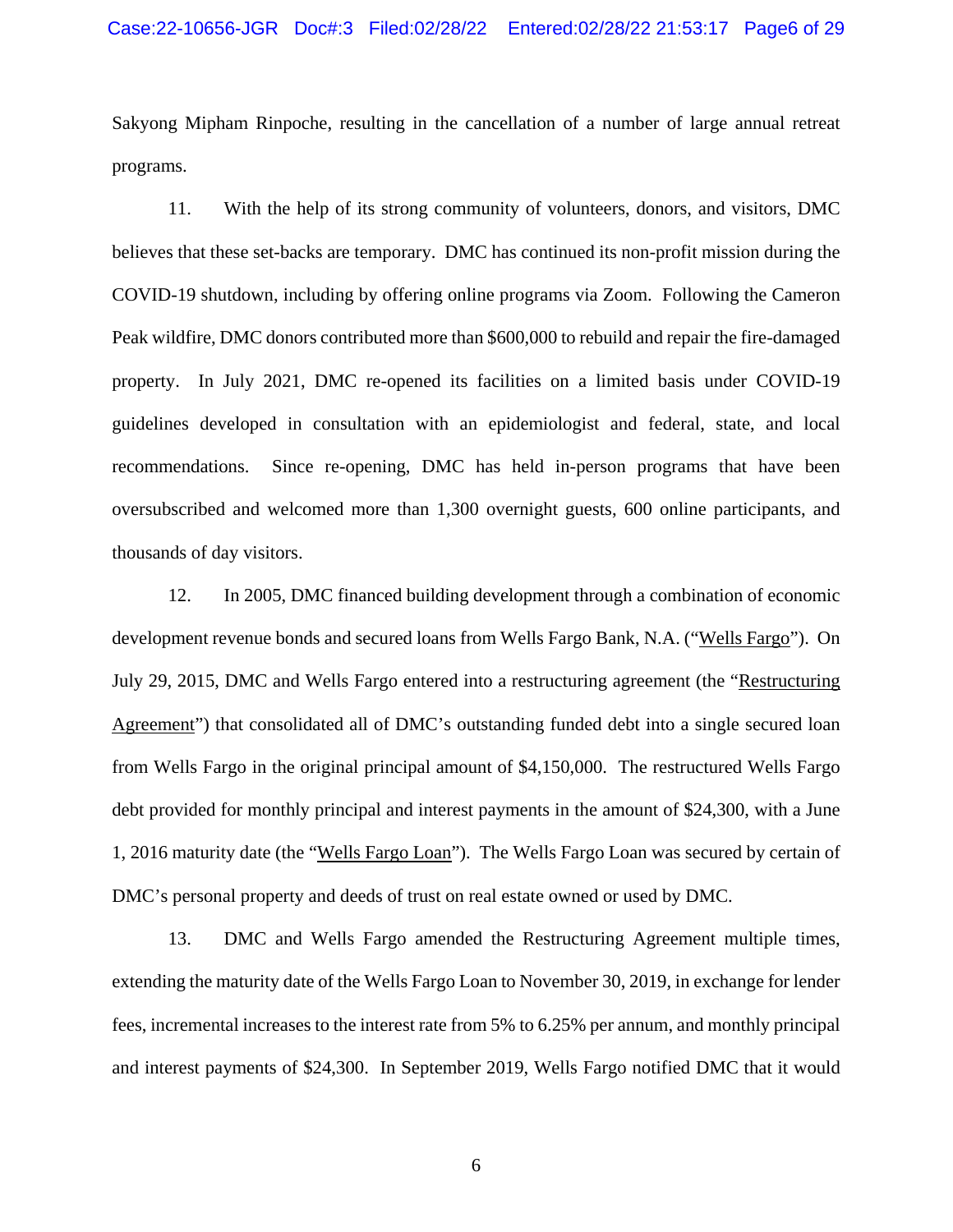not continue extending the maturity date of the Wells Fargo Loan. DMC entered into a series of forbearance agreements with Wells Fargo from December 2019 to February 2021. Pursuant to these forbearance agreements, Wells Fargo agreed to accept reduced monthly payments of \$5,000 and to forbear from exercising its legal remedies through October 31, 2021. During the forbearance period, based on my information and belief, Wells Fargo commissioned an appraisal of DMC's primary real estate, dated December 10, 2020, that determined the value of the property to be \$7,700,000.<sup>5</sup>

14. In May 2021, Wells Fargo sold the Wells Fargo Loan to RH Fund XXII, LLC, a distressed debt fund managed by Red Hills Holdings, LLC ("Red Hills"). According to its website, Red Hills is a private investment firm, formed in 2008, that acquires small-to-medium-size investments in commercial loans, real estate and other asset based opportunities, including nonperforming loans. Its website states that, as of December 2018, Red Hills had acquired close to \$300 million of commercial and residential assets throughout the United States.<sup>6</sup> Following negotiations, on November 1, 2021, DMC and Red Hills entered into a new forbearance agreement (the "Red Hills Forbearance Agreement"), which (i) extended the forbearance period for the Wells Fargo Loan to February 28, 2022, (ii) required DMC to make a one-time forbearance payment of \$25,000 to be applied to accrued interest, and (iii) provided for continued \$5,000 monthly interest payments by DMC. Under the terms of the Red Hills Forbearance Agreement, interest accrues at a non-default rate of 6.25%.

15. In October 2021, DMC commissioned its own appraisal of its real estate from DRM Real Estate Advisors, LLC. The independent appraiser determined that, based on comparable

<u>.</u>

<sup>5</sup> DMC understands that on June 12, 2020, Wells Fargo also commissioned an appraisal of a residential house owned by DMC, known as the Monroe House, which determined the value of the Monroe House to be \$400,000.

<sup>6</sup> *See* Red Hills Company Profile, at www.redhillsholdings.com/about (accessed on February 28, 2022).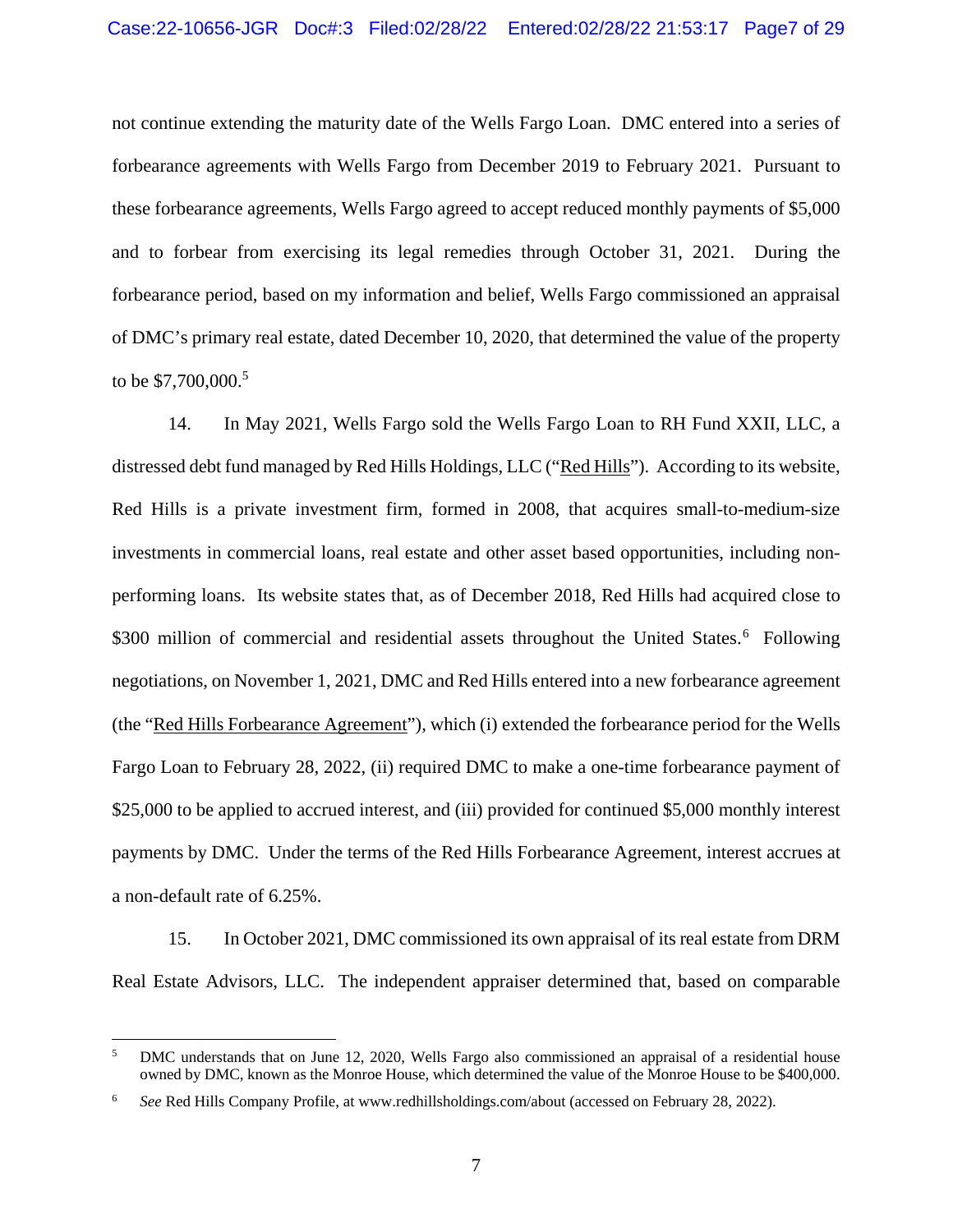sales, the estimated market value of DMC's real property and furniture, fixtures and equipment (excluding specialized artwork and ritual objects) was \$7,000,000, as of October 2, 2021.

16. During the forbearance period, DMC has dedicated significant efforts towards raising funds from donors to pay down the Wells Fargo Loan. On February 4, 2022, the Pema Chödrön Foundation, a non-profit foundation dedicated to sharing the teachings of renowned Buddhist teacher Pema Chödrön, committed to donate \$500,000 to DMC (the "Pema Chödrön Foundation Donation"), conditioned on (i) DMC's receipt of matching donations totaling \$500,000, (ii) DMC's commitment to launch a fundraising campaign during 2022 with a target goal of an additional \$500,000 in donations, and (iii) either a refinancing or restructuring of the Wells Fargo Loan on terms satisfactory to the foundation. The Pema Chödrön Foundation's commitment letter is attached as **Exhibit A** hereto. In February 2022, DMC obtained commitments for \$220,000 in matching donations from six donors. Of this amount, \$210,000 is currently held in escrow pending the successful completion of this Subchapter V case. To satisfy the contingencies for the Pema Chödrön Foundation Donation, DMC is continuing to raise matching donations and plans to launch a fundraising campaign for an additional \$500,000 during the summer of 2022.

17. Despite good faith negotiation efforts by DMC and Red Hills, the parties were unable to agree on the terms of a restructured Wells Fargo Loan. DMC filed this Subchapter V case to preserve its non-profit mission and to restructure the Wells Fargo Loan through a Subchapter V plan of reorganization. A successful Subchapter V restructuring will allow DMC to continue its non-profit mission, remain a resource for its community, and benefit its creditors, volunteers, donors, program participants, visitors, and other stakeholders.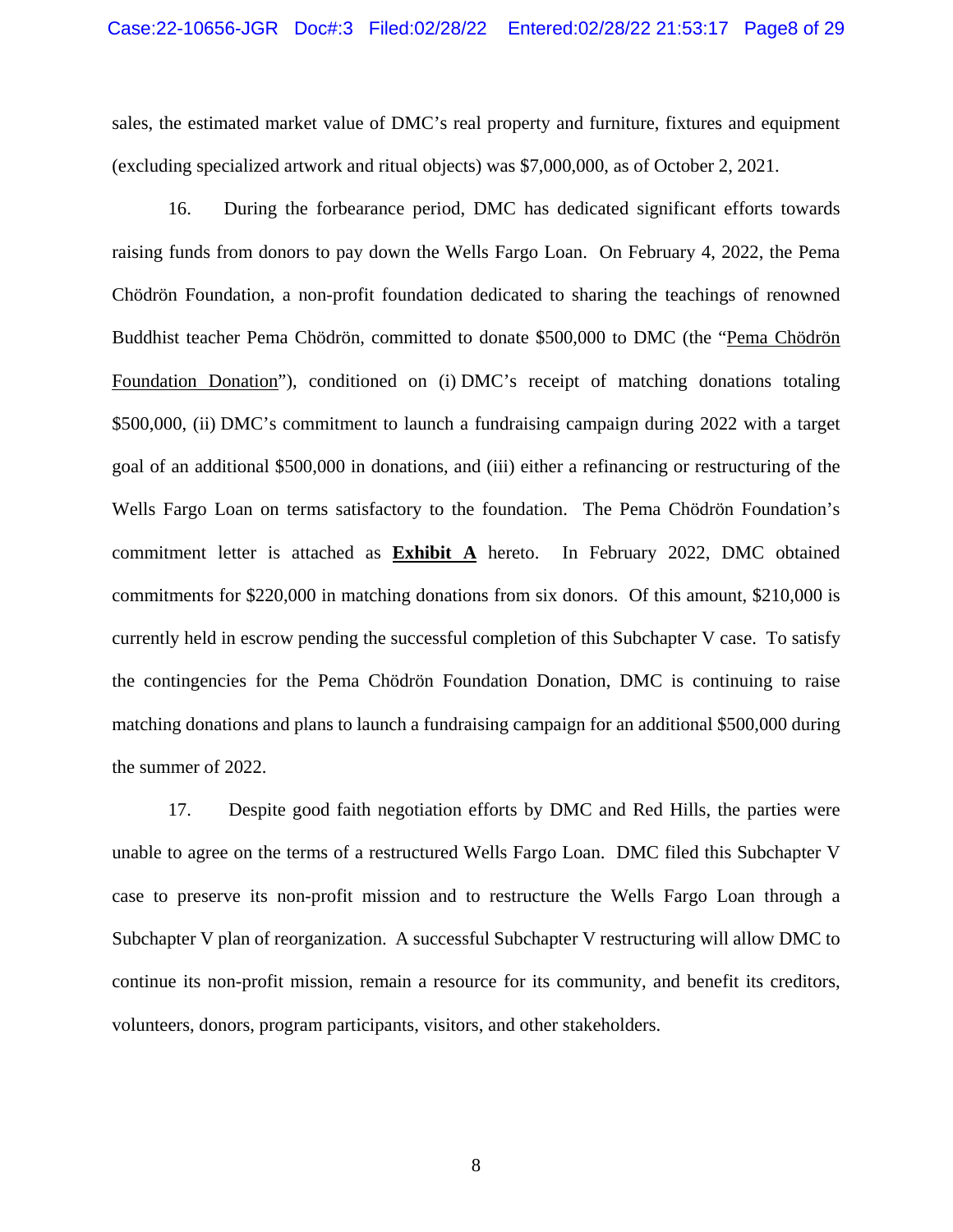#### **I. DRALA MOUNTAIN CENTER'S HISTORY AND BUSINESS OPERATIONS**

## **A. Drala Mountain Center History**

18. Established in 1971 in Red Feather Lakes, Colorado, by a Tibetan meditation master, DMC is one of the oldest Buddhist meditation and retreat centers of its kind in the United States. DMC's facilities are located in a beautiful and scenic valley of the Colorado Rocky Mountains, West of Fort Collins and approximately two hours away from Denver, Colorado. DMC is home to the Great Stupa, a stunning example of Buddhist sacred architecture that promotes harmony, prosperity, longevity, good health and peace, as well as the Kami Shrine, a Japanese Shinto shrine.



19. DMC began as a remote meditation retreat for a small Buddhist community in Boulder, Colorado. Over the past 50 years, DMC has expanded into a welcoming spiritual and community center offering a wide variety of lodging and dining facilities, meeting facilities,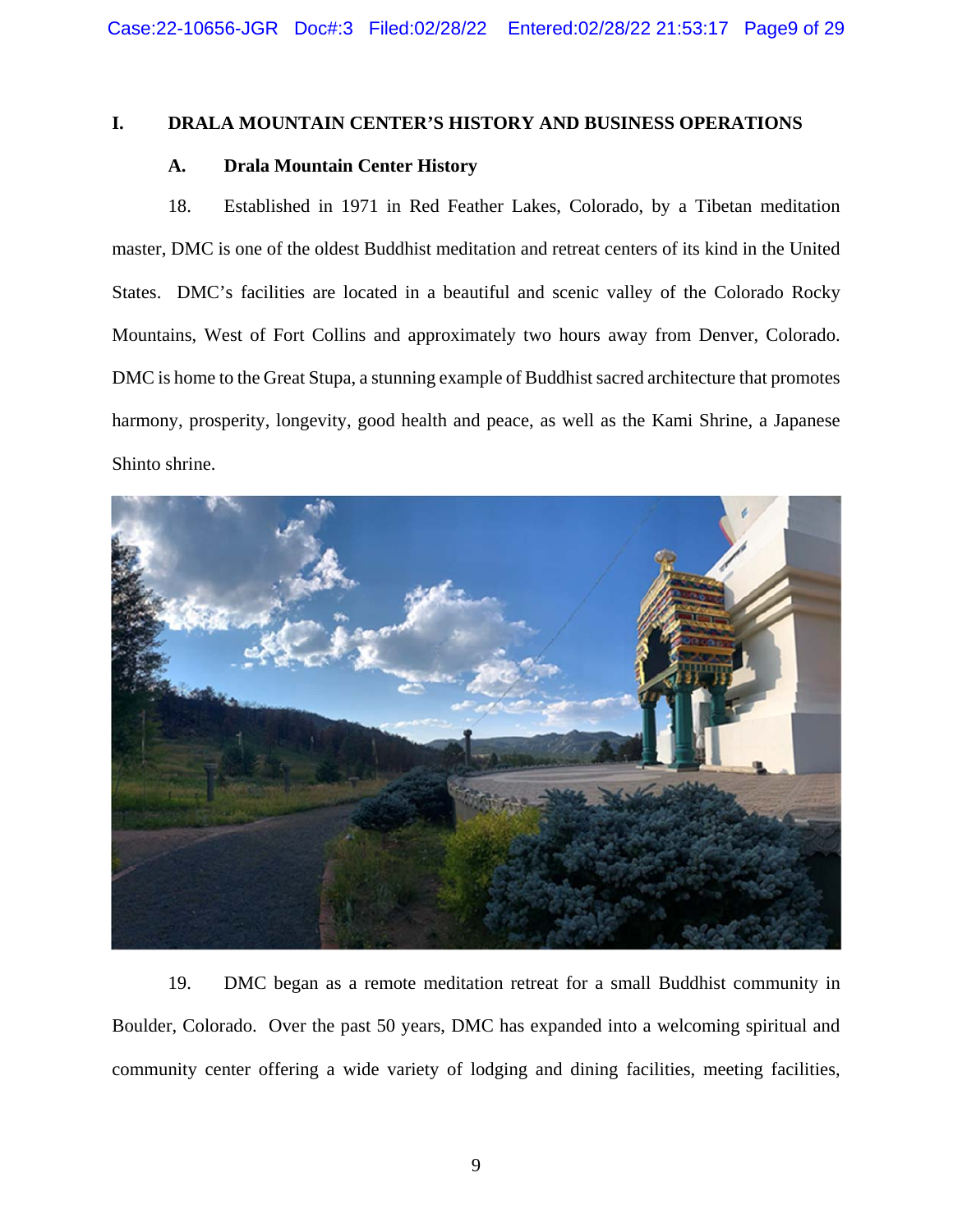meditation retreats, and numerous on-site and online programs, classes, trainings and workshops, attracting program participants from across the United States and around the world. DMC encourages members of the public to visit its facilities and to attend its online programs. Given its non-profit mission, DMC offers sliding-scale tuition, discounts, and subsidies in order to be accessible to as many people as possible, regardless of financial ability to pay.

20. DMC is affiliated with Shambhala International, a global organization based in Halifax, Nova Scotia, that serves more than 200 local Shambhala centers and groups, spanning six continents with operations in more than 50 different countries.<sup>7</sup> However, DMC is a separate standalone non-profit corporation that is managed solely by its own six-member board of directors without control or oversight from any other affiliated entity.

#### **B. Drala Mountain Center Operations**

 $\overline{a}$ 

21. As of the Petition Date, the Debtor has approximately 33 employees, including 22 full-time and 11 part-time employees. DMC generates revenues primarily through the following: (a) charitable donations and volunteers, (b) lodging and dining accommodations; (c) meeting facilities for event hosting and group activities; (d) fees from online and on-site retreats, programs and workshops; and (e) gift store sales.

#### **1. Charitable Donations and Volunteers**

22. A significant portion of DMC's operations is funded by donations from a large community of supporters. DMC engages in several fundraising activities throughout the year and solicits grants, one-time and monthly donations, corporate matches, donations of appreciated securities, bequests, and in-kind donations such as vehicles. Since the beginning of 2021, DMC has received over \$540,000 in charitable donations, including recurring automatic withdrawal

<sup>7</sup> *See* SHAMBHALA*,* https://shambhala.org/about-shambhala/shambhala-global-community/ (last visited February 28, 2022).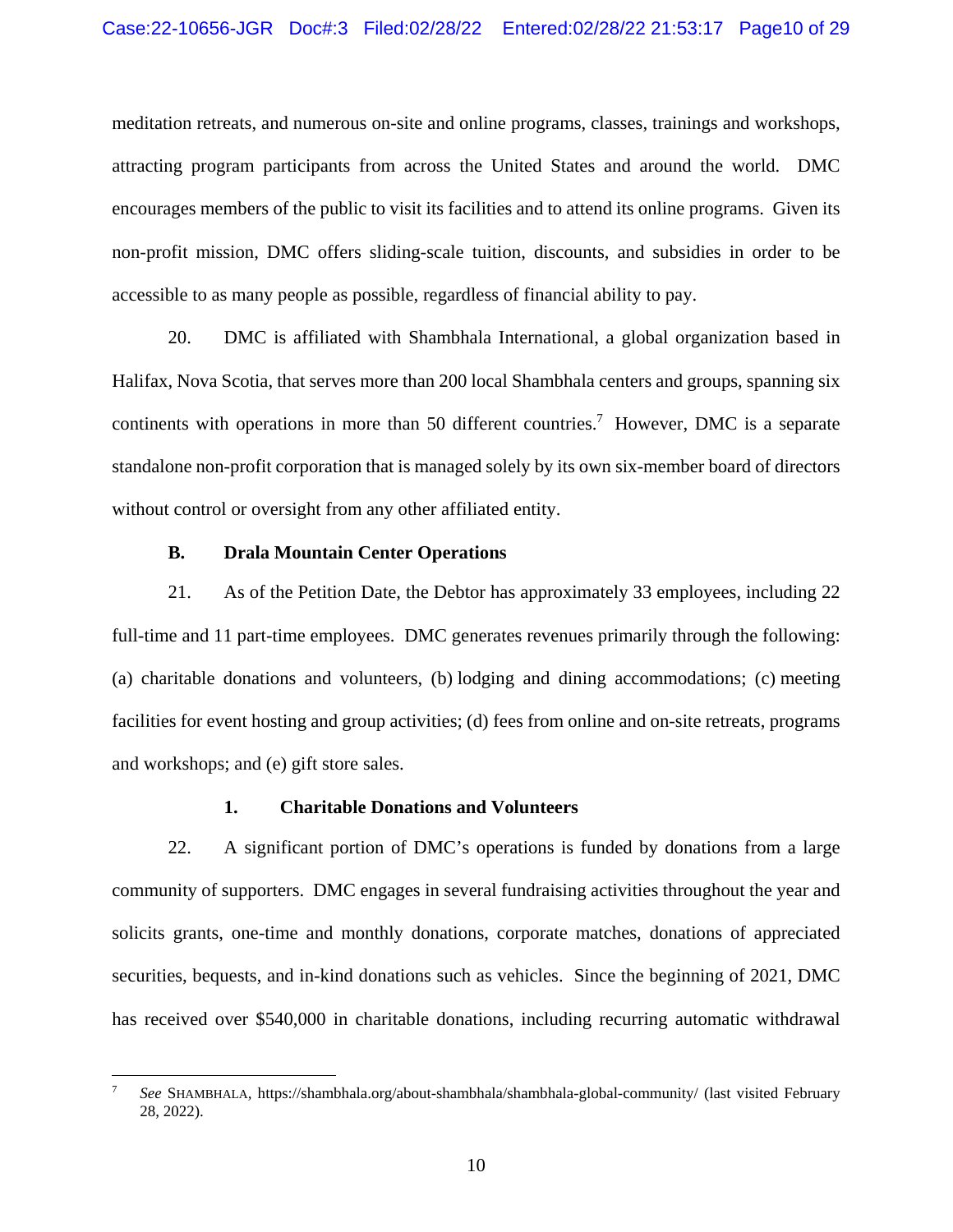donations totaling approximately \$10,800 per month from 335 monthly donors. In addition, DMC benefits from its numerous volunteers, who contribute their time and energy to teach, assist with programs, and help maintain DMC's properties.

#### **2. Lodging and Dining**

23. DMC offers a variety of living accommodations for program participants and visitors to meet any budget and desired level of fellowship. Visitors have the option to rent (i) fine lodge rooms with private baths, (ii) beds in shared same-gender dormitories, (iii) rustic cabin rooms, or (iv) seasonal tents. Standard (non-discounted) prices range from \$90 to \$299 per person, which include three buffet-style meals per a day cooked with great care and love, with healthy and natural ingredients, for omnivore, vegetarian, vegan, and/or wheat-free diets. DMC can host up to 150 guests in its private and shared rooms during the winter. In the summer, seasonal tents increase this capacity to 450 guests. In addition to DMC's programs (as described in more detail below), visitors enjoy free access to several miles of hiking trails and meditation spaces. Prior to the COVID-19 pandemic, DMC hosted more than 12,000 guests each year, generating over \$1.6 million in lodging revenues in 2018 and \$1.3 million in lodging revenues in 2019. Since reopening its facilities in July 2021 under COVID-19 restrictions, DMC has averaged approximately \$55,000 in monthly lodging revenues.

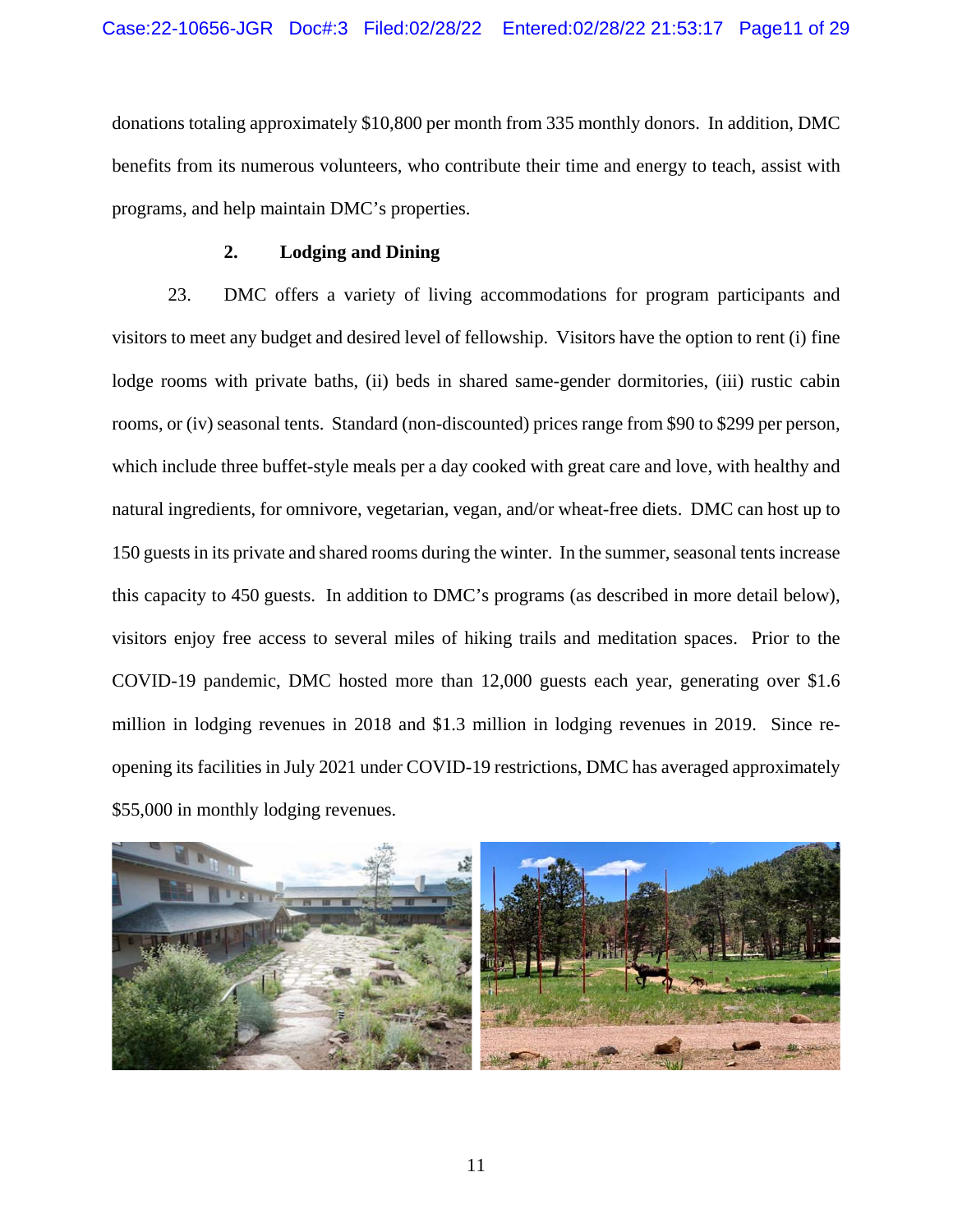#### **3. Meeting Facilities**

24. DMC offers five meeting facilities for rent to educational, spiritual, and other groups in a range of sizes and architectural styles, from the small, intimate Great Eastern Sun meeting space to the large Summer Conference Tent. The five facilities (the Sacred Studies Hall, Rigden Lodge, Red Feather Conference Center, Summer Conference Tent, and Great Eastern Sun) seat between 45 and 450 participants. Rental rates for these facilities currently range from \$200 to \$550 per day. DMC generated over \$575,000 in facility rental revenues in 2018 and over \$650,000 in facility rental revenues in 2019. Since re-opening its facilities in July 2021 under COVID-19 restrictions, DMC has averaged approximately \$47,000 in monthly facility rental revenues.

#### **4. Programs and Workshops**

25. DMC offers on-site and online year-round programs on meditation, mind and body awareness, contemplative arts, leadership, yoga, and other areas of personal and social transformation. These programs are designed to help participants meditate, relax and reconnect with their values, calm their minds, rejuvenate their bodies, and awaken their insight and inspiration. Programs are available for students of all levels of experience and backgrounds, are taught by an array of accomplished practitioners, instructors and teachers, and may be held over one day or several days. In addition, DMC provides a popular summer family camp where families can participate in fun activities such as guided hiking, kite flying, calligraphy, Dharma art, storytelling, and singing. DMC's program offerings vary by season, with smaller and less frequent programs in the winter as opposed to the summer. DMC generated over \$600,000 in program revenues in 2018 and over \$475,000 in program revenues in 2019. Since re-opening its facilities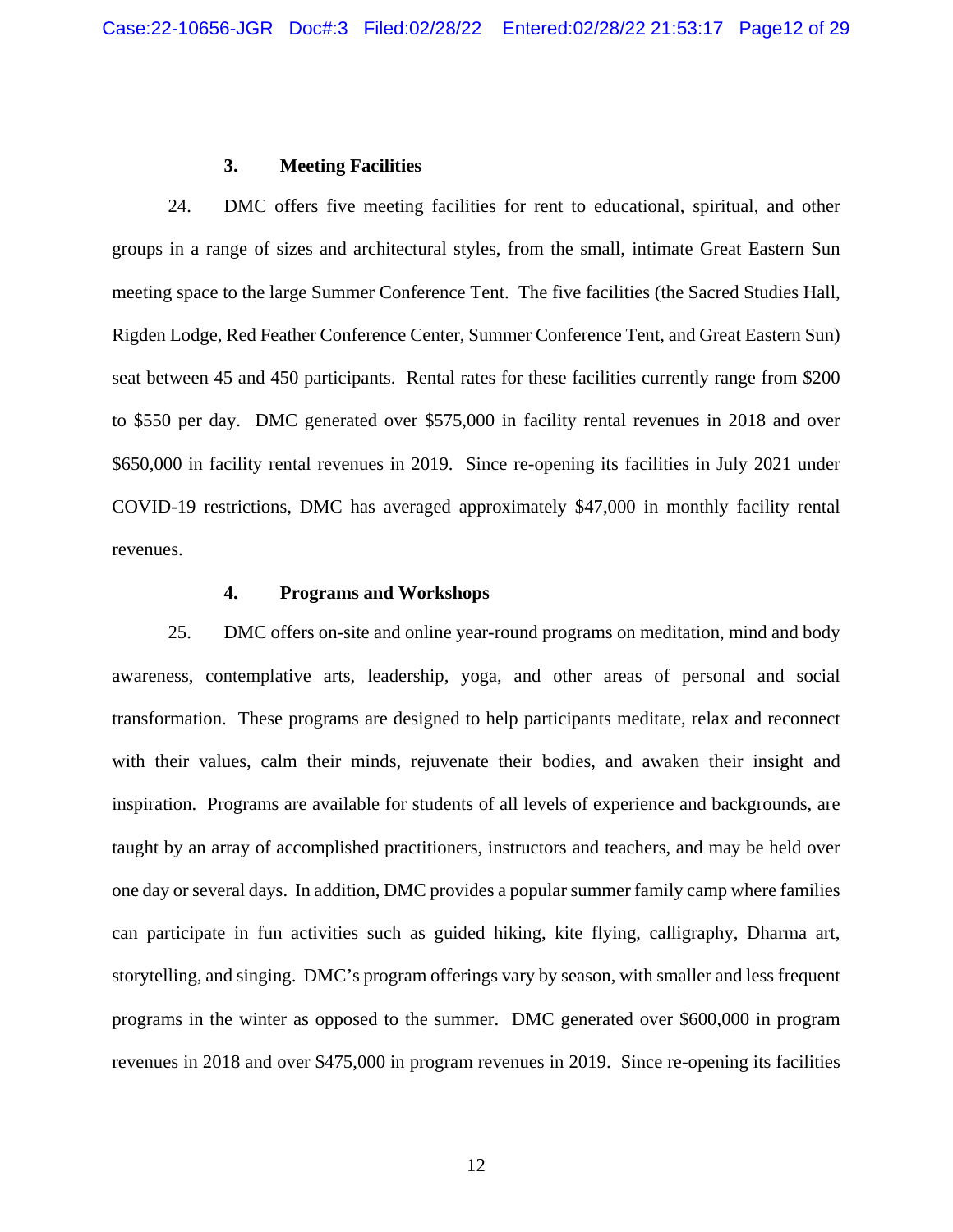on a limited basis in July 2021 under COVID-19 restrictions, DMC has averaged approximately \$41,000 in monthly program revenues.



## **5. Gift Store**

26. DMC operates an on-site gift store, where visitors can purchase books, journals, meditation supplies, jewelry, clothing, snacks, drinks, and other items. DMC generated over \$60,000 in gift store sales in each of 2018 and 2019. Since re-opening its facilities on a limited basis in July 2021 under COVID-19 restrictions, DMC has averaged approximately \$2,000 in monthly gift store sales.

# **6. Other Revenues**

27. Prior to the COVID-19 pandemic, DMC also derived donation revenues from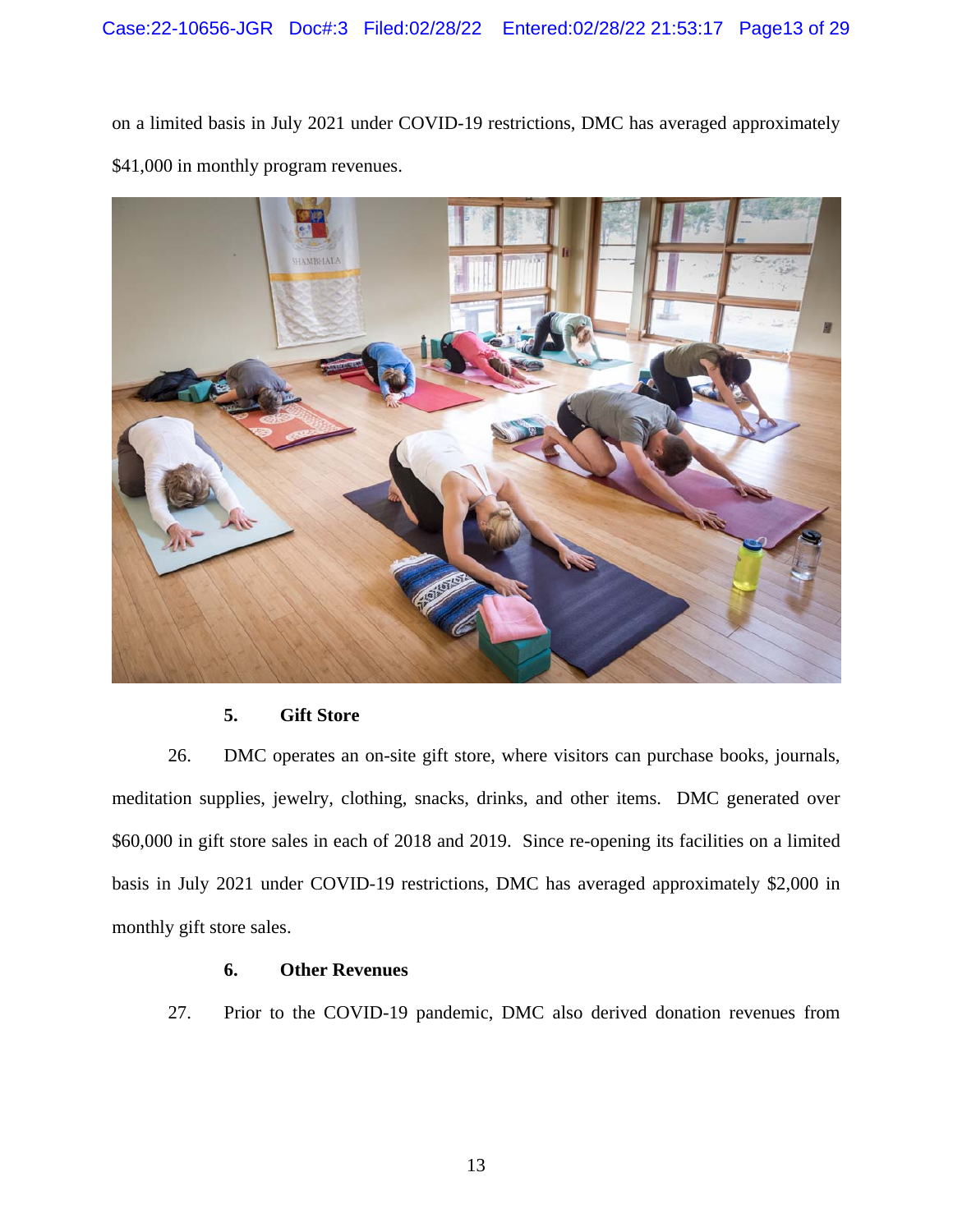guided tours of the Great Stupa.<sup>8</sup> In addition, DMC has been awarded government grants for forestry conservation work. These grants were used to fund a three-phase project to restore and apply wildfire mitigation techniques to several hundred forest acres, with DMC receiving \$350,000 in 2018 to complete phase one and \$350,000 in 2021 to complete phase two. Phase three will cover approximately 120 acres and is expected to be completed in 2023. Upon completion, DMC will receive the final grant installment estimated to be between \$150,000 and \$200,000. DMC has earned several awards for its work and partnership in these forestry initiatives, including the 2019 Environmental Stewardship Award from the Larimer County Commissioners.<sup>9</sup>



# **II. DMC'S PREPETITION CAPITAL STRUCTURE**

28. As of the Petition Date, the Debtor has approximately \$4.2 million in principal

<u>.</u>

<sup>8</sup> The Great Stupa is currently closed to the public.

<sup>9</sup> *See SMC Receives Environmental Stewardship Award*, June 17, 2019, https://blog.shambhalamountain.org/smcreceives-environmental-stewardship-award/.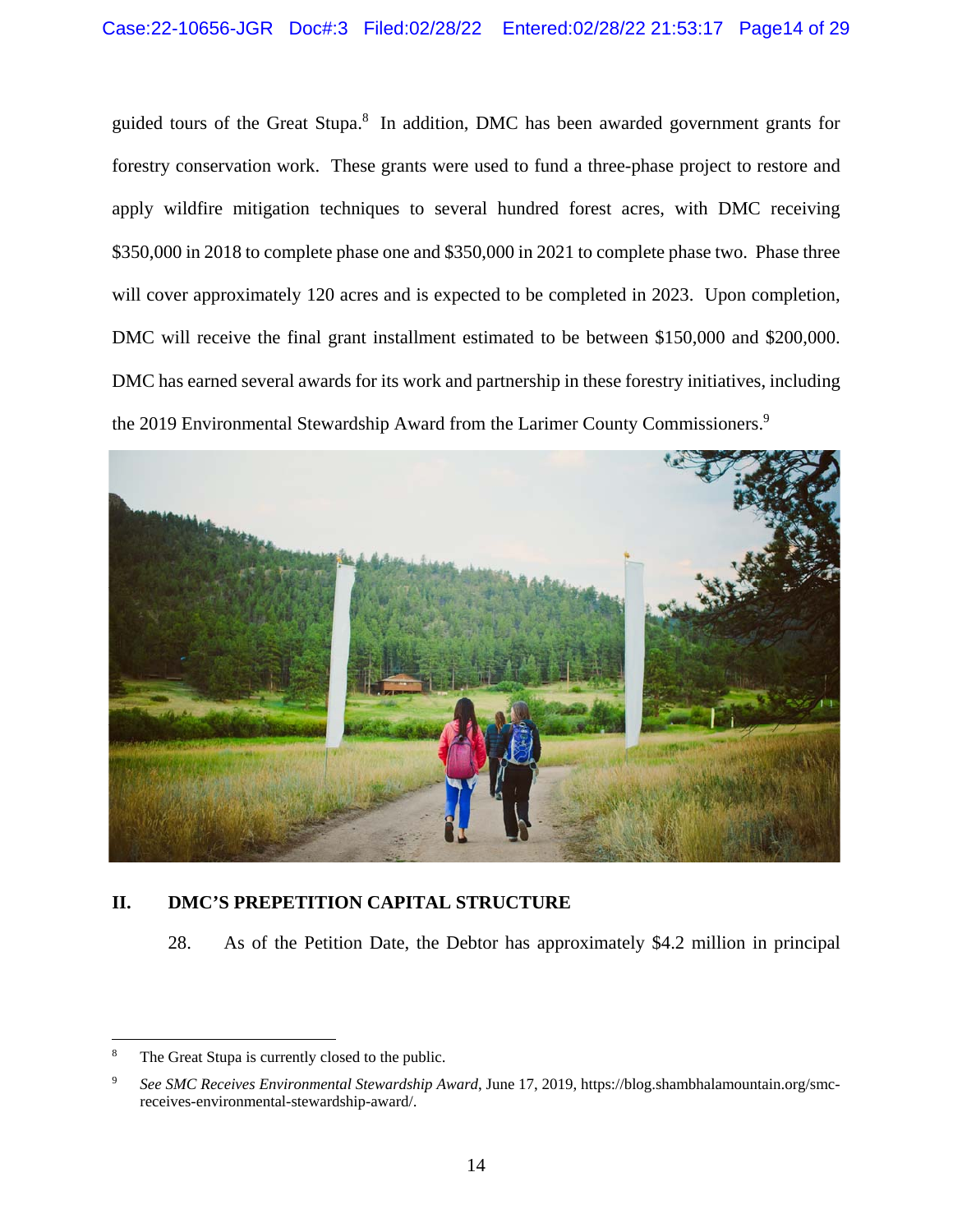amount of funded debt obligations (exclusive of accrued interest and fees).<sup>10</sup> The following charts depict the Debtor's funded debt structure:

| <b>Type of Debt</b>                                      | <b>Description</b>                   | <b>Collateral</b>                                                                                                      | <b>Approximate</b><br><b>Principal Amount</b><br><b>Outstanding</b> |
|----------------------------------------------------------|--------------------------------------|------------------------------------------------------------------------------------------------------------------------|---------------------------------------------------------------------|
| <b>Wells Fargo Loan</b>                                  | consolidated secured promissory note | first lien on certain<br>personal and real<br>property of the<br>Debtor and certain<br>real estate of<br>Shambhala USA | \$3,863,071.36                                                      |
| <b>Felice Owens</b><br><b>First Promissory Note</b>      | secured promissory note              | Amitabha thangka<br>(artwork)                                                                                          | \$25,406.96                                                         |
| <b>Felice Owens</b><br><b>Second Promissory Note</b>     | secured promissory note              | Amitabha thangka<br>(artwork)                                                                                          | \$45,992.23                                                         |
| Shambhala USA<br><b>First Promissory Note</b>            | unsecured promissory note            | none                                                                                                                   | \$150,000.00                                                        |
| Shambhala USA<br><b>Second Promissory Note</b>           | unsecured promissory note            | none                                                                                                                   | \$80,000.00                                                         |
| <b>Robert &amp; Lindy King</b><br><b>Promissory Note</b> | unsecured promissory note            | none                                                                                                                   | \$66,587.32                                                         |
| <b>Michael Gayner</b><br><b>Promissory Note</b>          | unsecured promissory note            | none                                                                                                                   | \$6,000.00                                                          |
| <b>Total</b>                                             |                                      |                                                                                                                        | \$4,237,057.87                                                      |

## **A. Wells Fargo Loan**

29. As described above, on July 29, 2015, DMC issued a secured, consolidated promissory note, evidencing the Wells Fargo Loan, in the original principal amount of \$4,150,000. The Wells Fargo Loan currently has a principal balance of \$3,863,071.36 and bears interest at the non-default rate of 6.25% per annum. Under the terms of its forbearance with Red Hills, DMC also acknowledged that, as of October 31, 2021, it owed approximately \$338,869.66, in accrued and unpaid interest and \$37,500 in deferred fees. The Wells Fargo Loan is secured on a first lien

 $10\,$ In both 2020 and 2021, DMC also received Paycheck Protection Program Loans totaling \$578,000, both of which have been fully forgiven.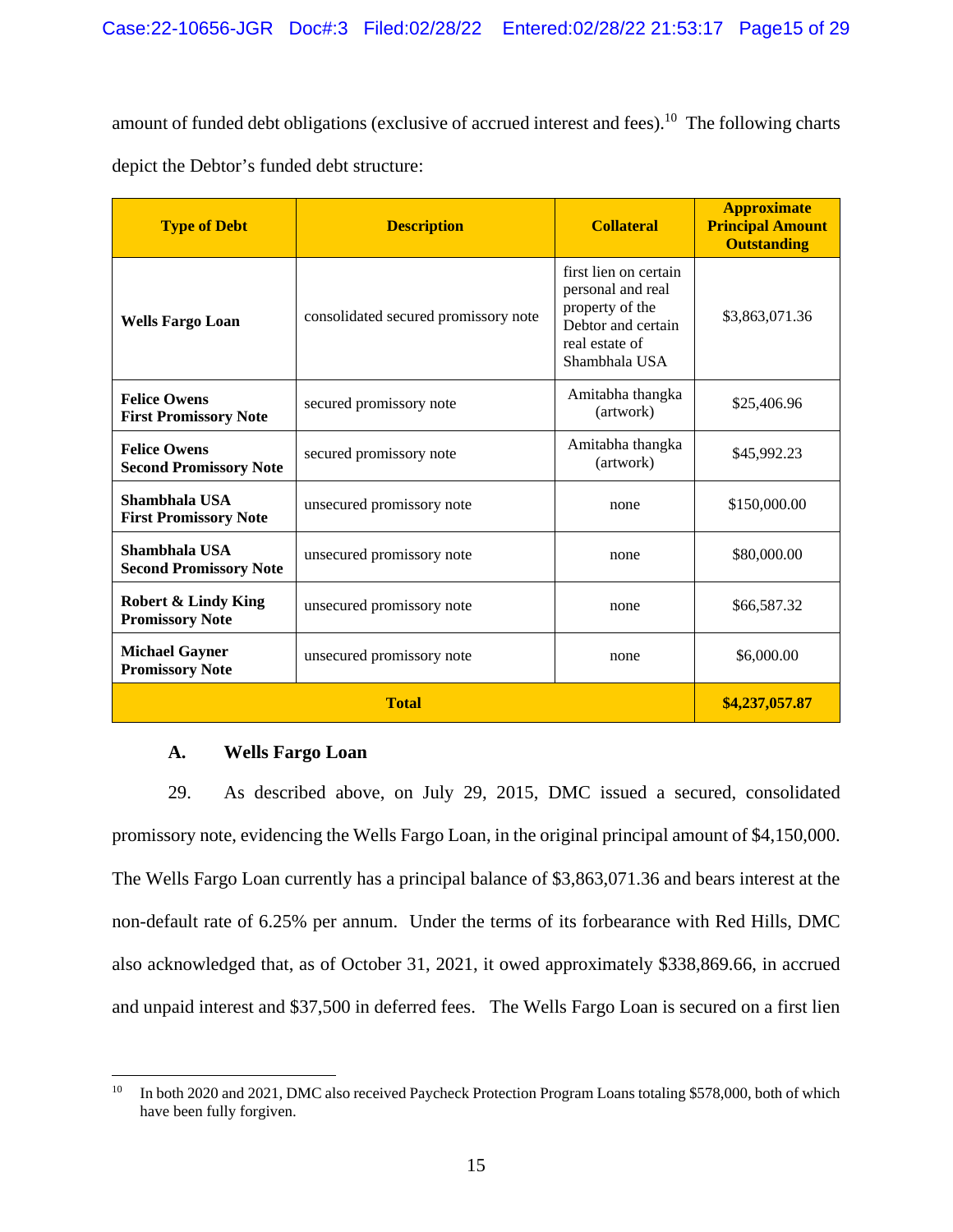basis by certain personal and real property of DMC. Red Hills, as acquirer of the Wells Fargo Loan, does not have account control agreements and, therefore, does not have a perfected security interest in DMC's deposit accounts or any security interest in cash proceeds of DMC's restricted and unrestricted donations. The Wells Fargo Loan matured on November 30, 2019, and was subject to forbearance through February 28, 2022.

#### **B. Owens Notes**

30. On February 25, 2021, DMC issued a promissory note in favor of Felice Owens in the original principal amount of \$35,000 (the "First Owens Note"). The First Owens Note has a maturity date of December 1, 2022, and accrues interest at a rate of 5% per annum. As of the Petition Date, approximately \$25,406.96 in principal amount remains outstanding on the First Owens Note. On February 14, 2020, DMC issued a promissory note in favor of Felice Owens in the original principal amount of \$45,992.23 (as modified on August 20, 2021, the "Second Owens Note"). The Second Owens Note has a maturity date of December 17, 2022 and accrues interest at a rate of 5% per annum. As of the Petition Date, approximately \$45,992.23 in principal amount remains outstanding on the Second Owens Note. Both the First Owens Note and Second Owens Note are secured by a piece of artwork known as the Amitabha thangka located in the DMC library.

#### **C. Shambhala USA Promissory Notes**

31. On October 31, 2019, DMC issued a promissory note in favor of Shambhala USA in the original principal amount of \$150,000, without interest (the "First Shambhala USA Note"). The First Shambhala USA Note has a maturity date of October 31, 2020. The First Shambhala USA Note provides that, upon default, the entire unpaid balance shall, at the option of Shambhala USA and without notice, become payable at once, and the unpaid principal shall thereafter bear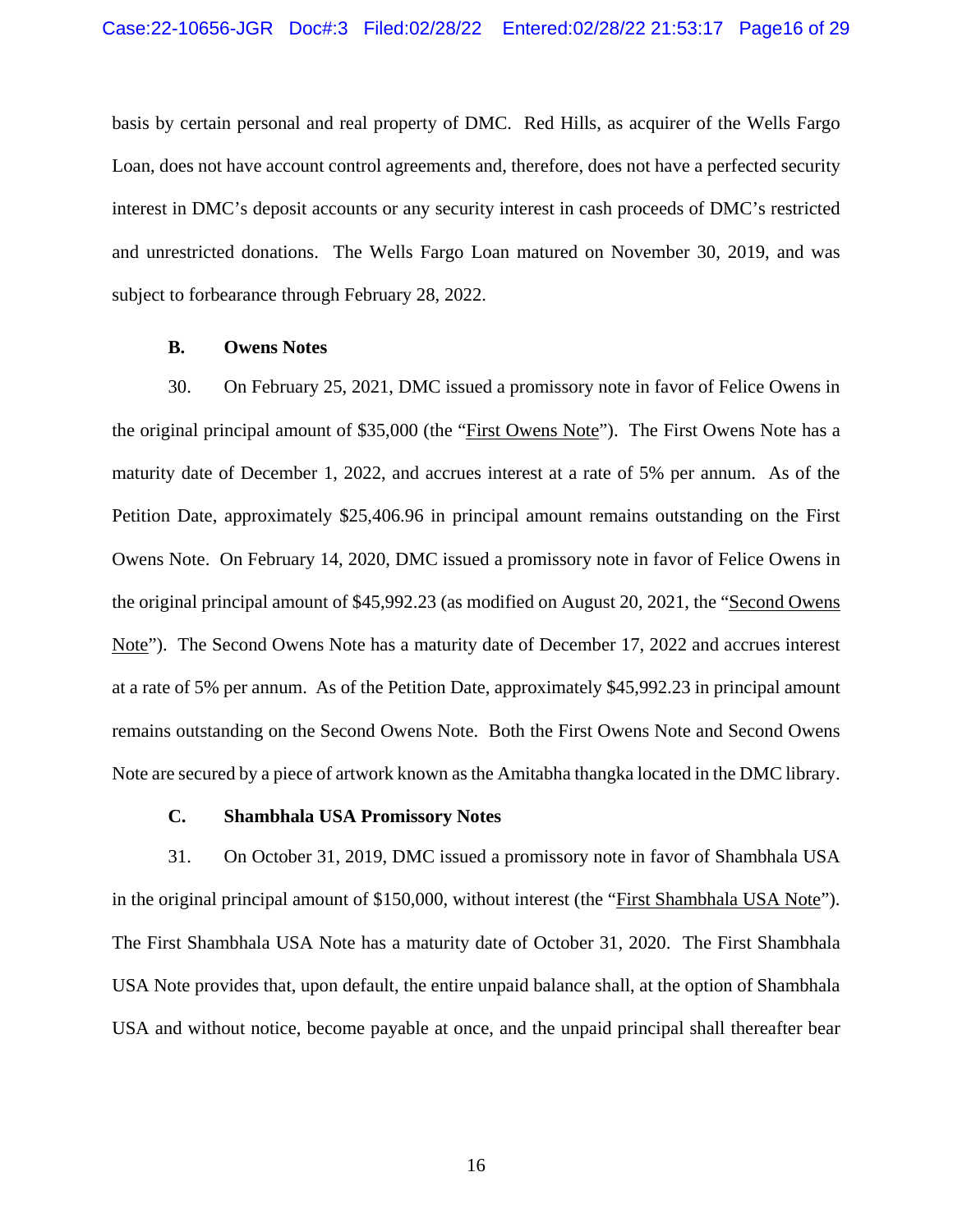interest at the rate of 10% per annum. As of the Petition Date, approximately \$150,000 in principal amount remains outstanding on the First Shambhala USA Note.

32. On January 31, 2020, DMC issued a promissory note in favor of Shambhala USA in the original principal amount of \$80,000, without interest (the "Second Shambhala USA Note"). The Second Shambhala USA Note has a maturity date of June 6, 2020. The Second Shambhala USA Note provides that, upon default, the entire unpaid balance shall, at the option of Shambhala USA and without notice, become payable at once, and the unpaid principal shall thereafter bear interest at the rate of 8% per annum. As of the Petition Date, approximately \$80,000 in principal amount remains outstanding on the Second Shambhala USA Note.

#### **D. King Promissory Note**

33. On April 22, 2021, DMC issued an unsecured promissory note in favor of Robert King and Lindy King in the original principal amount of \$125,000 (the "King Note"). The King Note has a maturity date of December 31, 2022, and accrues interest at a rate of 4.50% per annum. As of the Petition Date, approximately \$66,587.32 in principal amount remains outstanding on the King Note.

#### **E. Gayner Promissory Note**

34. On August 29, 2014, DMC issued an unsecured promissory note to me in the original principal amount of \$40,000 (as amended on April 13, 2016, April 4, 2017, and March 12, 2019, the "Gayner Note"). The Gayner Note has a maturity date of December 31, 2021, and accrues interest at a rate of 5% per annum. As of the Petition Date, approximately \$6,000 in principal amount remains outstanding on the Gayner Note. I have agreed to suspend payment on the Gayner Note until such time as the Wells Fargo Loan is restructured.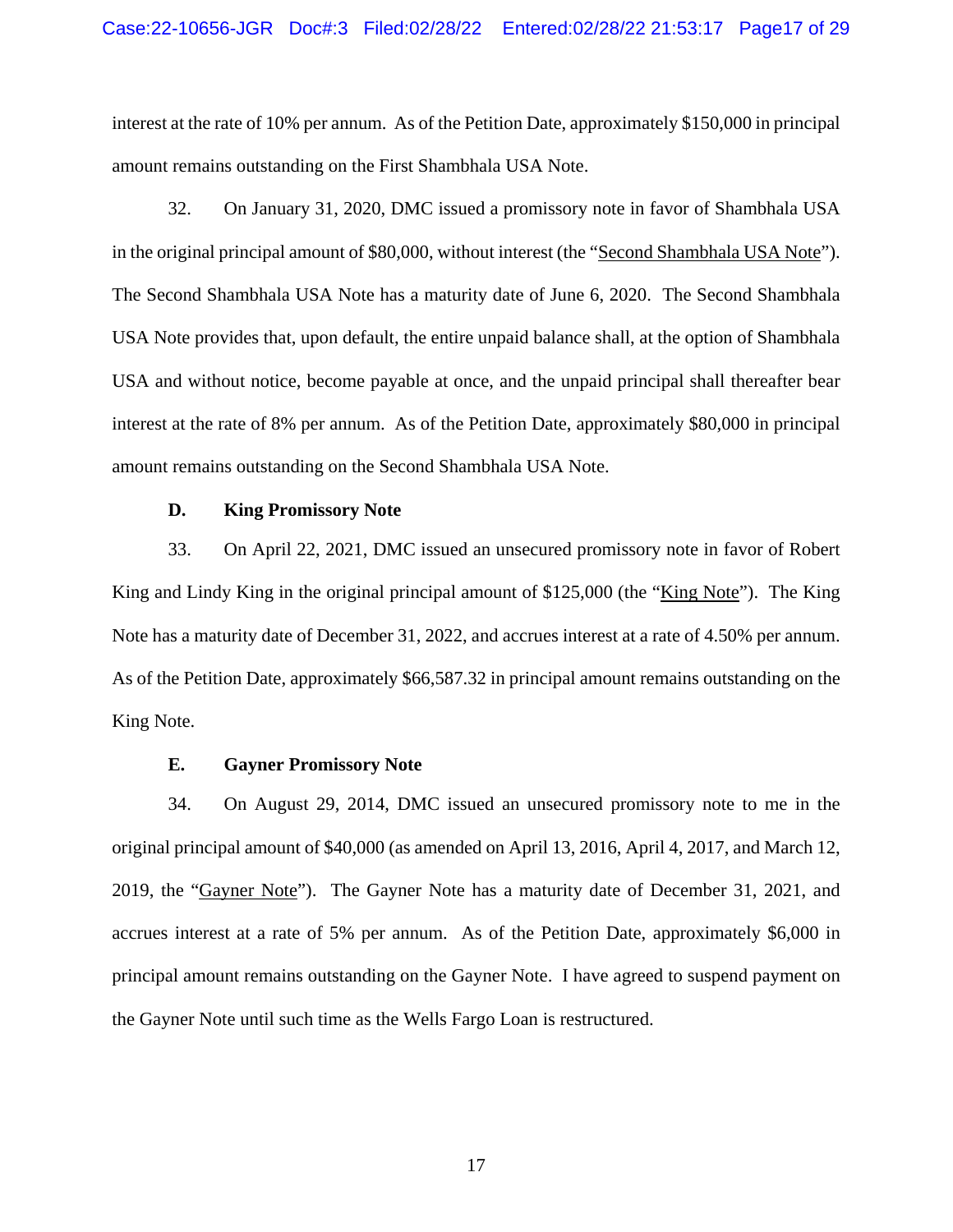#### **F. Shambhala Credit Union Line of Credit**

35. On December 12, 2000, DMC and Shambhala Credit Union (f/k/a Ashoka Credit Union) (the "Credit Union") entered into a Credit Union Revolving Credit Plan, pursuant to which the Credit Union agreed to provide an unsecured \$49,000 revolving line of credit to DMC (the "Credit Union Line of Credit"). The Credit Union Line of Credit remains available until terminated by DMC or the Credit Union and accrues interest at a rate of 12.5% per annum. Since December 2020, no amounts have been outstanding on the Credit Union Line of Credit.

#### **III. CIRCUMSTANCES LEADING TO THE SUBCHAPTER V FILING**

36. As described above, DMC has a strong, loyal base of donors, volunteers, program participants, and visitors supporting its non-profit mission. Prior to the COVID-19 pandemic, DMC received substantial revenues from donations, lodging and meeting facility rentals, programs, and gift store sales. However, the catastrophic impact of the COVID-19 pandemic, the recent Cameron Peak wildfire, and the negative impact of past sexual misconduct by Shambhala's spiritual leader, together with the expiration of the Wells Fargo Loan forbearance created operational and financial difficulties that resulted in the filing of this Subchapter V case.

#### **A. COVID-19 Pandemic**

 $\overline{a}$ 

37. In early 2020, the unprecedented outbreak and spread of the COVID-19 pandemic devastated DMC and the rest of the world. In March 2020, in response to the latest recommendation of the Center for Disease Control and Prevention and executive and public health orders of the State of Colorado, DMC cancelled all on-site programs and closed its facilities to all guests and visitors.11 DMC did so to comply with law and to prioritize the health of its community

<sup>11</sup> *See* Executive Order D2020 003, Declaring a Disaster Emergency Due to the Presence of Coronavirus Disease 2019 in Colorado, dated March 11, 2020, https://drive.google.com/file/d/1A7Vufyw4vyTvHdeMU\_t\_sMxwlCDXA\_Js/view; Public Health Order 20-22, Notice of Public Health Order 20-22 Closing Bars, Restaurants, Theaters, Gymnasiums, and Casinos Statewide, dated March 16, 2020, https://drive.google.com/file/d/1zYSF3mAD7IMFK3\_Zh9Q7tQYV\_KFOIknJ/view;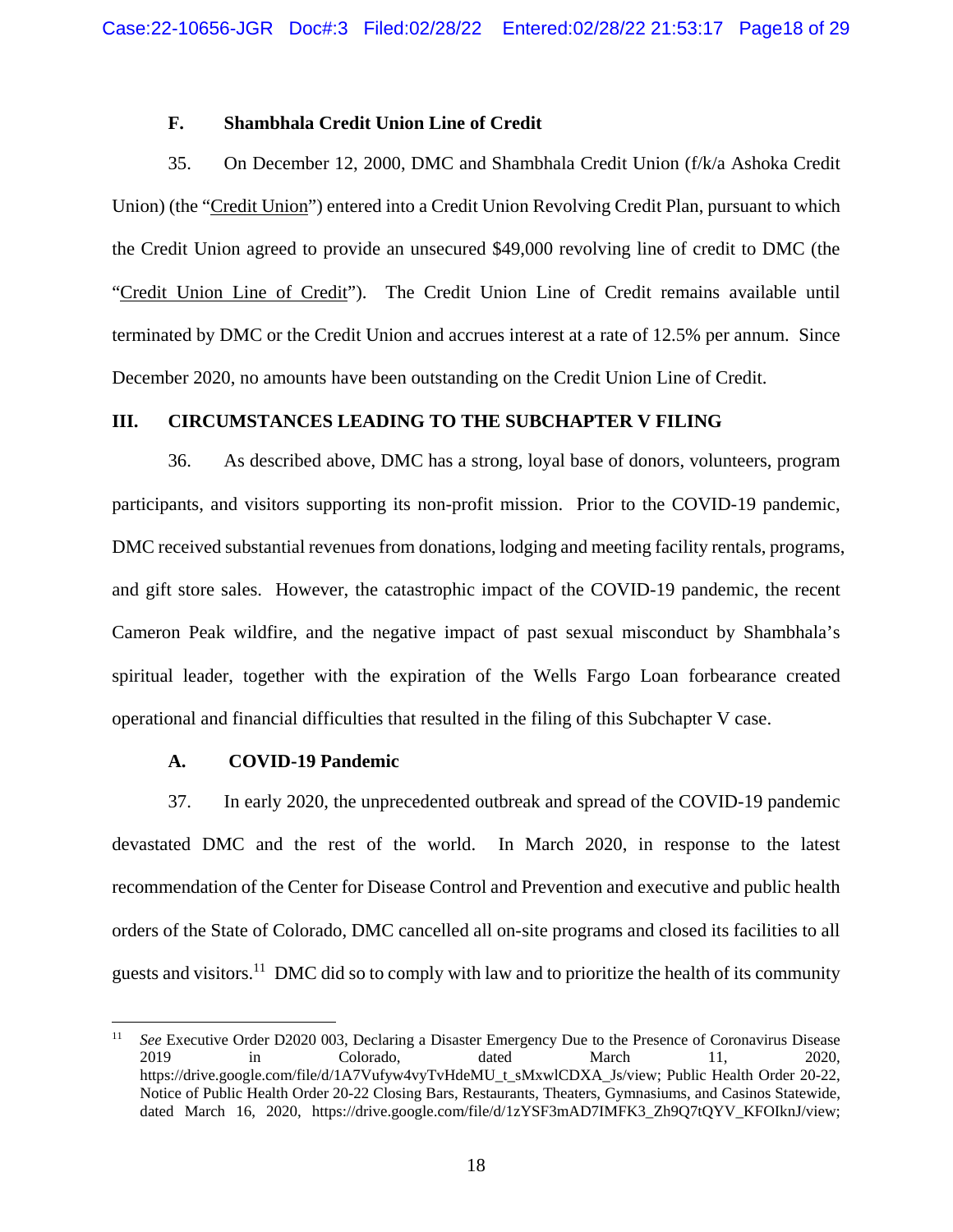and staff members. During this period, DMC lost millions in lodging and program-related revenues.

38. During the on-site shutdown, DMC sought alternative ways to further its non-profit mission and provide value to the greater community while navigating the challenges of the pandemic. DMC began providing online programs via Zoom and also engaged in other charitable pursuits such as donating produce of its garden and greenhouse to local food banks and offering DMC as an operational base and refuge for firefighters, emergency response teams, and other frontline workers during the Cameron Peak wildfire. DMC continued to solicit donations from its dedicated donor base and augmented its revenues with two Paycheck Protection Program Loans of \$289,000 each – one in 2020 and a second in February 2021, both of which have been fully forgiven. DMC also reduced program-related and other expenses to the extent possible to mitigate the negative financial impact of the COVID-19 shutdown.

39. In July 2021, DMC re-opened its facilities on a limited basis under COVID-19 guidelines developed in consultation with an epidemiologist and federal, state, and local government recommendations. Guests are required to be fully vaccinated, provide proof of vaccination upon arrival, and wear masks in indoor public spaces. Since re-opening, DMC has welcomed more than 1,300 overnight guests, 600 online participants, and thousands of day visitors. DMC expects its lodging and program-related revenues to return to pre-pandemic levels as the COVID-19 pandemic begins to recede.

Public Health Order 20-23, Notice of Public Health Order 20-23 Implementing Social Distancing Measures, dated March 18, 2020, https://www.bacacountyco.gov/wp-content/uploads/2020/03/Social-Distancing-Public-Health-Order.20-23.pdf; Center for Disease Control and Prevention, Coronavirus disease 2019 (COVID-19) situation summary updated March 18, 2020, https://stacks.cdc.gov/view/cdc/85956].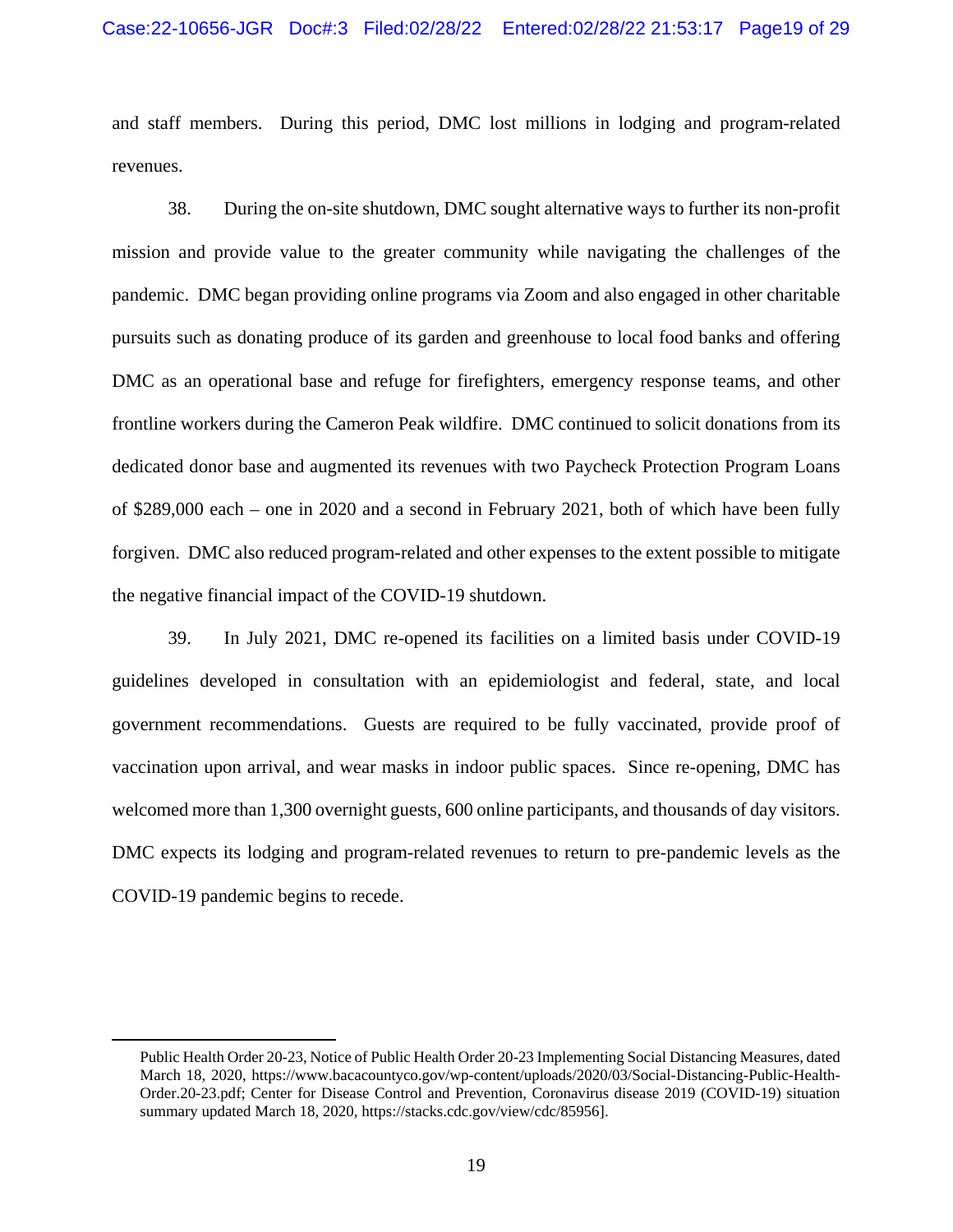#### **B. Cameron Peak Wildfire**

40. In August 2020, the Cameron Peak wildfire broke out near Chambers Lake, Colorado, approximately 25 miles southwest of DMC's location. In an effort to prevent the spread of the wildfire, DMC took defensive measures recommended by the local fire department, including trimming grasses and bushes around propane tanks and buildings and removing brush. DMC also provided thousands of gallons of portable water and fresh produce to emergency response teams and, as the fire approached DMC, allowed DMC property to be used as an operational base for fire fighters and emergency response teams. Unfortunately, the wildfire swept through DMC's property in September 2020, forcing DMC's residential staff to evacuate to safety, destroying 15 buildings (but sparing the Great Stupa), and damaging water, sewer, and electrical systems. The wildfire was not fully contained until October 2020. In the end, DMC sustained property damage of more than \$1.9 million (but fortunately, no loss of life).

41. To alleviate the damage from the wildfire, DMC has raised funds from donors to rebuild and repair the buildings and utility systems on its properties, including donations in 2020 of \$380,000 to rebuild staff housing and \$100,000 to rebuild the platforms for its main shrine tent and for its summer dining tent. DMC also received insurance proceeds for the covered properties damaged by the wildfire; however, the insurance proceeds are not sufficient to reimburse DMC for the full cost of repairing all of the fire damage.

## **C. Clergy Sexual Misconduct by Shambhala Spiritual Leader**

42. In the summer of 2018, DMC and the rest of the Shambhala community were deeply shaken when multiple students accused the spiritual leader of Shambhala International, Sakyong Mipham Rinpoche, of clergy sexual misconduct. Following these revelations, Shambhala International commissioned a third-party investigation, which reported in February

20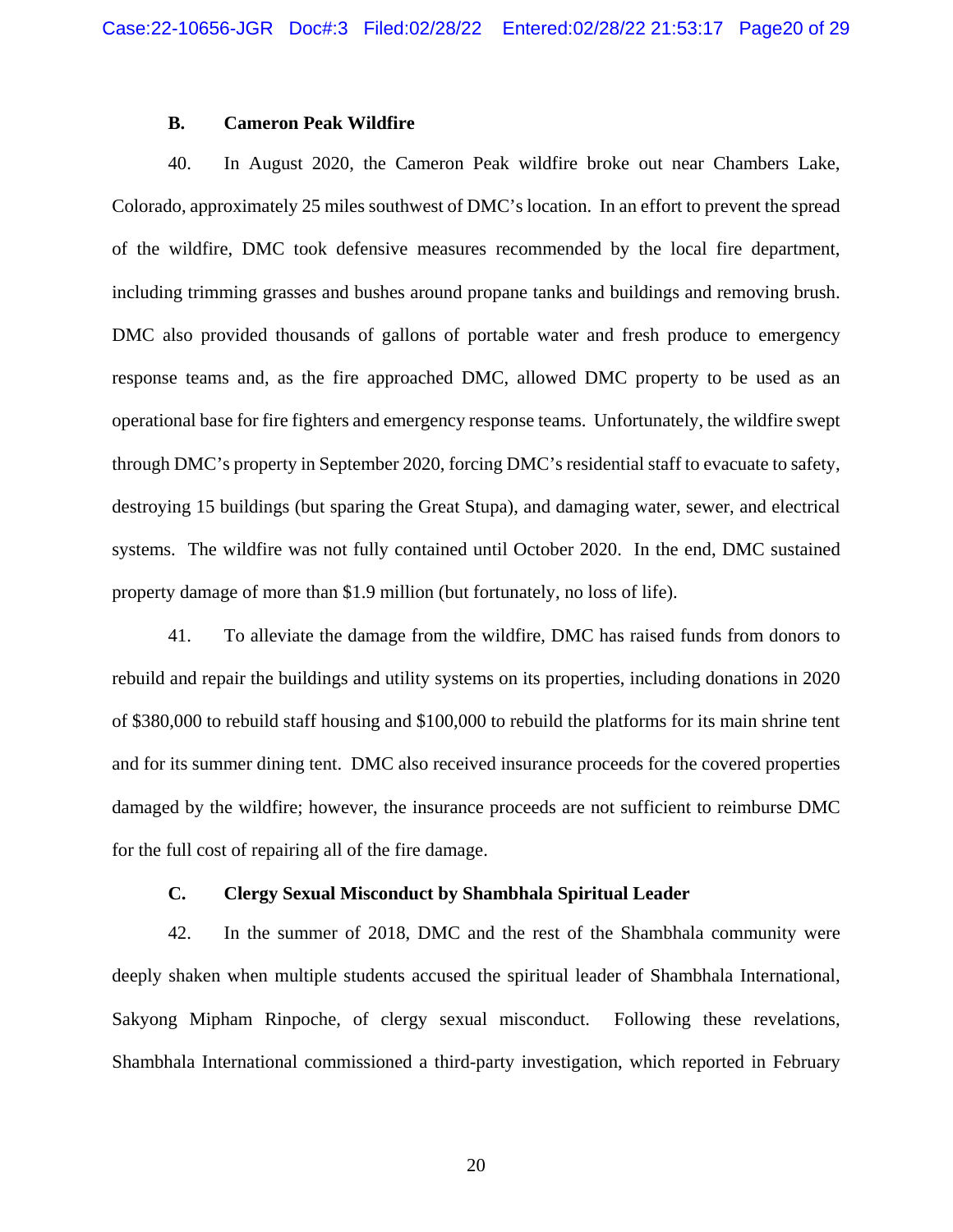2019 that these allegations were credible. In light of these findings, Sakyong Mipham Rinpoche stepped down from all administrative and teaching responsibilities as Shambhala's leader.

43. After discovering these revelations, in July 2018, DMC's leadership made public commitments "not to minimize or rationalize the harmful behaviors of the Sakyong or any other teacher or leader of Shambhala," "to stand by the women who had come forward," and to "do what is right, even if it jeopardizes [DMC's] existing power structures or financial position" and provide "transparency now and in the future."<sup>12</sup> On July 7, 2019, the Denver Post published an article, reporting examples of DMC's mishandling of reports of abuse between the late 1990s and 2008. In response, DMC released a statement acknowledging and apologizing for the reported incidents and the pain caused by its failure to appropriately address such incidents. DMC also cooperated with an investigation by the Larimer County sheriff into the reported incidents, developed a revised Code of Ethics and grievance procedure, and continued providing regular trainings to its staff members on issues of power and sexual abuse, bystander engagement, and LGBTQ and BIPOC dynamics. DMC also took legal corporate governance actions to separate itself from its affiliated entities, and now operates as an independent non-profit corporation managed solely by its own six-member board of directors without control or oversight from any other affiliated entity. In February 2022, in connection with these changes in its corporate governance, Shambhala Mountain Center changed its name to Drala Mountain Center.

44. Although DMC took steps to address these issues directly and institute changes to its policies and procedures to prevent future sexual misconduct, DMC experienced a reduction in

 $\overline{a}$ 

<sup>&</sup>lt;sup>12</sup> SMC's Statement Regarding Allegations of Sexual Misconduct by the Spiritual Leader of Shambhala, Sakyong Mipham Rinpoche, July 10, 2018, https://blog.shambhalamountain.org/smcs-statement-regarding-allegations-ofsexual-misconduct-by-the-spiritual-leader-of-shambhala-sakyong-mipham-rinpoche/.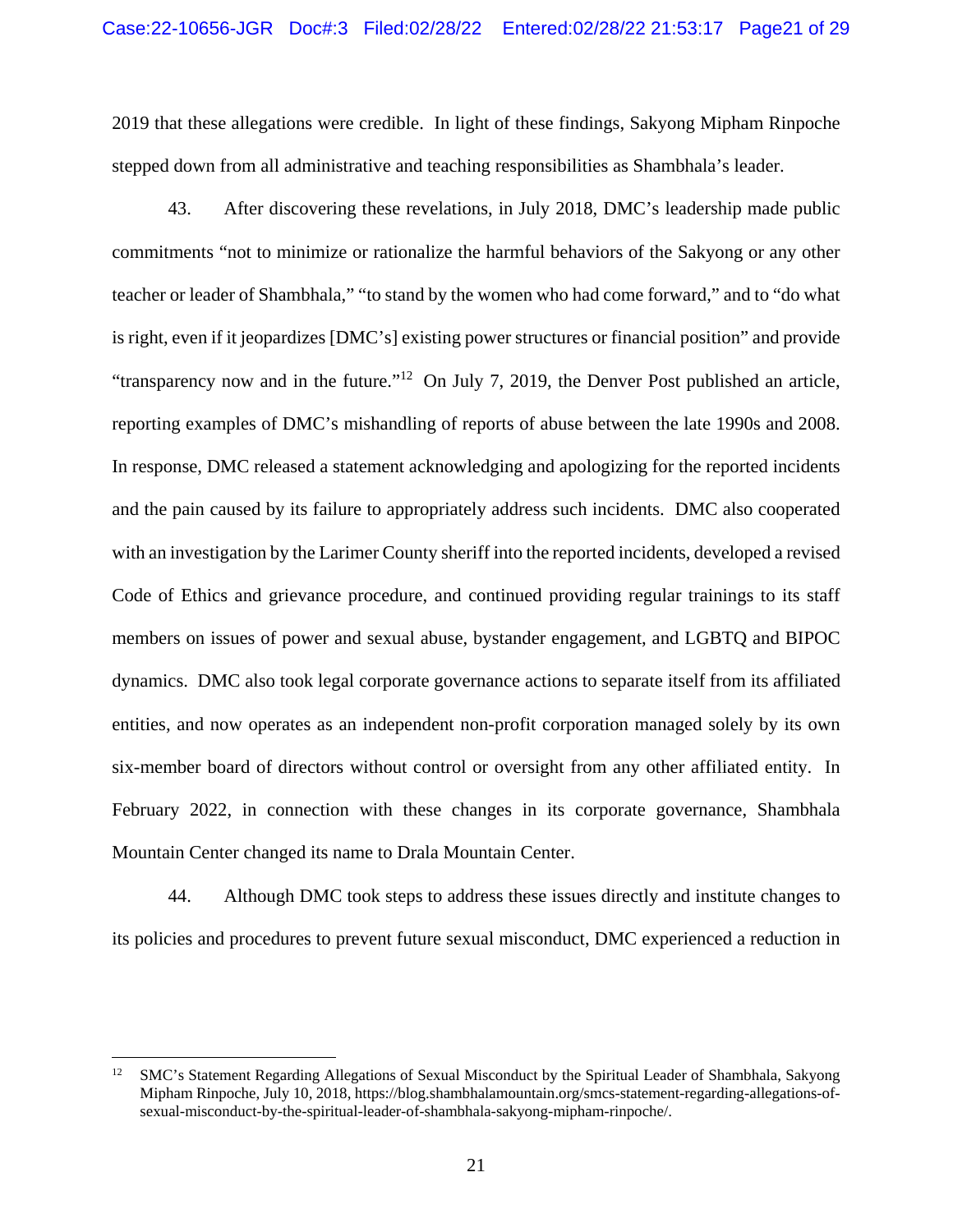charitable contributions and participation in its programs, resulting in reduced program and lodging revenues in 2019 (as compared to 2018).

#### **D. Negotiations with Red Hills**

45. In June 2021, DMC learned that Wells Fargo had sold the Wells Fargo Loan to a fund managed by Red Hills. DMC began good faith negotiations with Red Hills to reach a consensual restructuring of the Wells Fargo Loan that would allow DMC to continue operating and pursuing its non-profit mission. On November 1, 2021, DMC and Red Hills entered into the Red Hills Forbearance Agreement, which (i) extended the forbearance period for the Wells Fargo Loan to February 28, 2022, (ii) required DMC to make a one-time forbearance payment of \$25,000 to be applied to accrued interest, and (iii) provided for continued \$5,000 monthly interest payments by DMC. Under the terms of the Red Hills Forbearance Agreement, interest accrues at a nondefault rate of 6.25%. During the forbearance period, DMC continued to explore strategic alternatives to refinance or restructure the Wells Fargo Loan, and negotiate in good faith with Red Hills. To date, DMC and Red Hills have not reached agreement on terms for a restructured Wells Fargo Loan.

#### **E. Donor Commitments**

46. During the forbearance period, DMC continued its efforts to raise funds from donors to pay down the Wells Fargo Loan. On February 4, 2022, the Pema Chödrön Foundation, a non-profit foundation dedicated to sharing the teachings of renowned Buddhist teacher Pema Chödrön, committed to donate \$500,000 to DMC, conditioned on (i) DMC's receipt of matching donations totaling \$500,000, (ii) DMC's commitment to launch a fundraising campaign with a target goal of an additional \$500,000 in donations during 2022, and (iii) either a refinancing or restructuring of the Wells Fargo Loan on terms satisfactory to the foundation. In February 2022, DMC obtained commitments for \$220,000 in matching donations from six donors. Of this amount,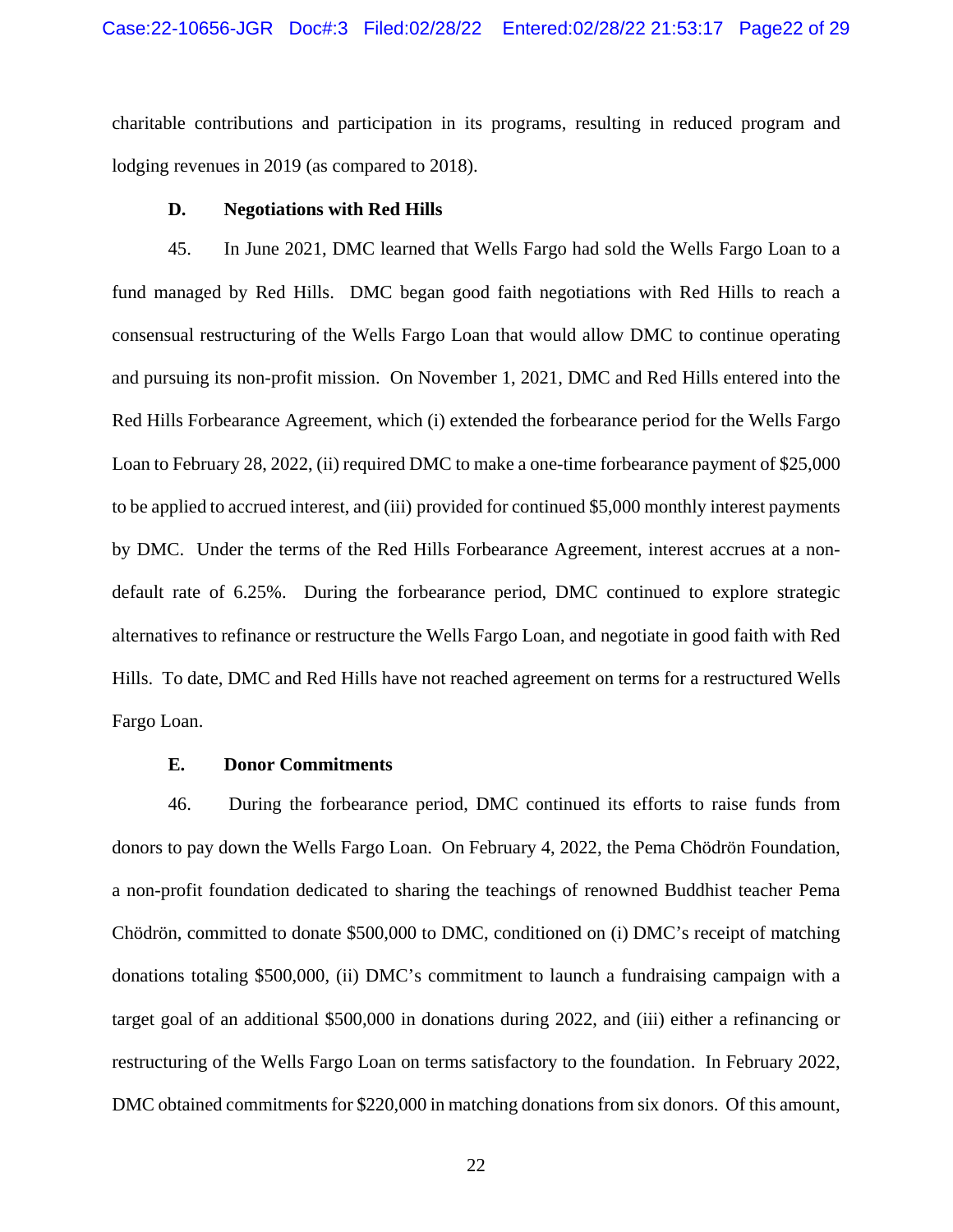\$210,000 is currently held in escrow pending the successful completion of this Subchapter V case. To satisfy the contingencies for the Pema Chödrön Foundation Donation, DMC is continuing to raise matching donations and plans to launch a fundraising campaign for an additional \$500,000 during the summer of 2022.

#### **IV. PROPOSED POSTPETITON USE OF CASH COLLATERAL**

47. As described more fully in the Cash Collateral Motion (as defined below), the Debtor seeks approval for the use of cash collateral (to the extent its cash constitutes cash collateral) to fund its operations and the administrative expenses of this Subchapter V case.<sup>13</sup> If the Cash Collateral Motion is approved, the Debtor will use its cash in accordance with the Budget (as defined in the Cash Collateral Motion) to continue operating in the ordinary course, by paying employee wages and benefits, utilities, taxes, insurance costs, and customer obligations, as well as other general operating and restructuring expenses. In addition, DMC will make capital improvements, including to replace tent platforms and structures destroyed in the Cameron Peak wildfire. Without use of its cash, the Debtor would be required to cease operations, causing immediate and irreparable harm to its estate, creditors, and other stakeholders.

48. As shown in the proposed budget submitted with the Cash Collateral Motion (the "Budget"), the Debtor will have sufficient cash to pay its general operating and restructuring expenses during the 13-week period covered by the Budget (the "Budget Period"). The Budget was prepared by the Debtor with assistance from its financial advisor, Cordes & Company, and is based upon historical figures. I believe that the Budget represents a reasonable projection of the Debtor's donations, revenues, and expenses for the Budget Period.

<sup>13</sup> 13 The Debtor asserts that some or all of the funds in its deposit accounts are not Red Hill's cash collateral but has filed the cash collateral motion out of an abundance of caution in the event that Red Hills asserts otherwise.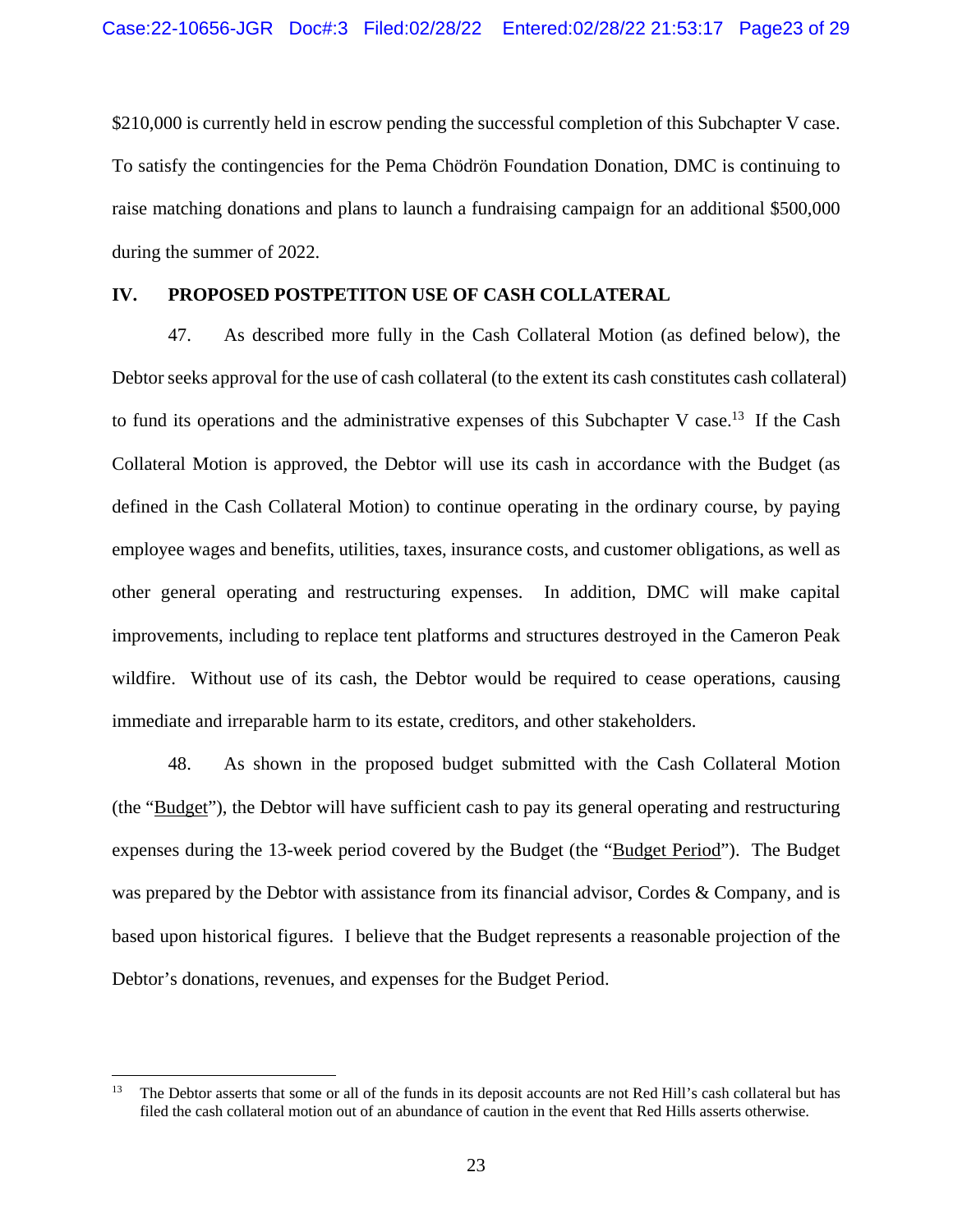## **V. FIRST DAY MOTIONS AND RELATED RELIEF REQUESTED**

49. Contemporaneously herewith, the Debtor has filed the below list of First Day Motions seeking relief that the Debtor believes is necessary to enable it to efficiently administer its estates with minimal disruption and loss of value during this Subchapter V case. The facts set forth in each of the First Day Motions are incorporated herein by reference in their entirety.

## **A. Operational Motions Requiring Immediate Relief**

- Cash Collateral Motion. *Motion for Entry of Interim and Final Orders (I) Authorizing Use of Cash Collateral, (II) Granting Adequate Protection, and (III) Granting Related Relief (the "Cash Collateral Motion")*;
- Wages Motion. *Motion for Entry of Interim and Final Orders (I) Authorizing the Debtor to (A) Pay Prepetition Wages, Salaries, and Other Compensation and (B) Continue Employee Compensation and Benefits Programs, and (II) Granting Related Relief*;
- Customer Programs Motion. *Motion for Entry of Interim and Final Orders (I) Authorizing the Debtor to (A) Honor Certain Prepetition Obligations to Customers and (B) Continue Certain Customer Programs in the Ordinary Course of Business, and (II) Granting Related Relief*;
- Cash Management Motion. *Motion for Entry of Interim and Final Orders (I) Authorizing the Debtor to (A) Continue to Operate its Cash Management System, (B) Honor Certain Prepetition Obligations Related Thereto, and (C) Maintain Existing Business Forms, and (II) Granting Related Relief*;
- Utilities Motion. *Motion for Entry of Interim and Final Orders (I) (A) Approving Debtor's Proposed Form of Adequate Assurance of Payment, (B) Establishing Procedures for Resolving Objections by Utility Providers, and (C) Prohibiting Utility Providers from Altering, Refusing or Discontinuing Services, and (II) Granting Related Relief*;
- Insurance Motion. *Motion for Entry of Interim and Final Orders (I) Authorizing the Debtor to (A) Continue Insurance Coverage Entered into Prepetition and Satisfy Prepetition Obligations Related Thereto and (B) Renew, Amend, Supplement, Extend, or Purchase Insurance Policies, and (II) Granting Related Relief*; and
- Motion Seeking Expedited Entry of First Day Orders. *Motion Seeking Expedited Entry of First Day Orders Pursuant to L.B.R. 2081-1(a) and Notice of Impending Hearing Thereon*.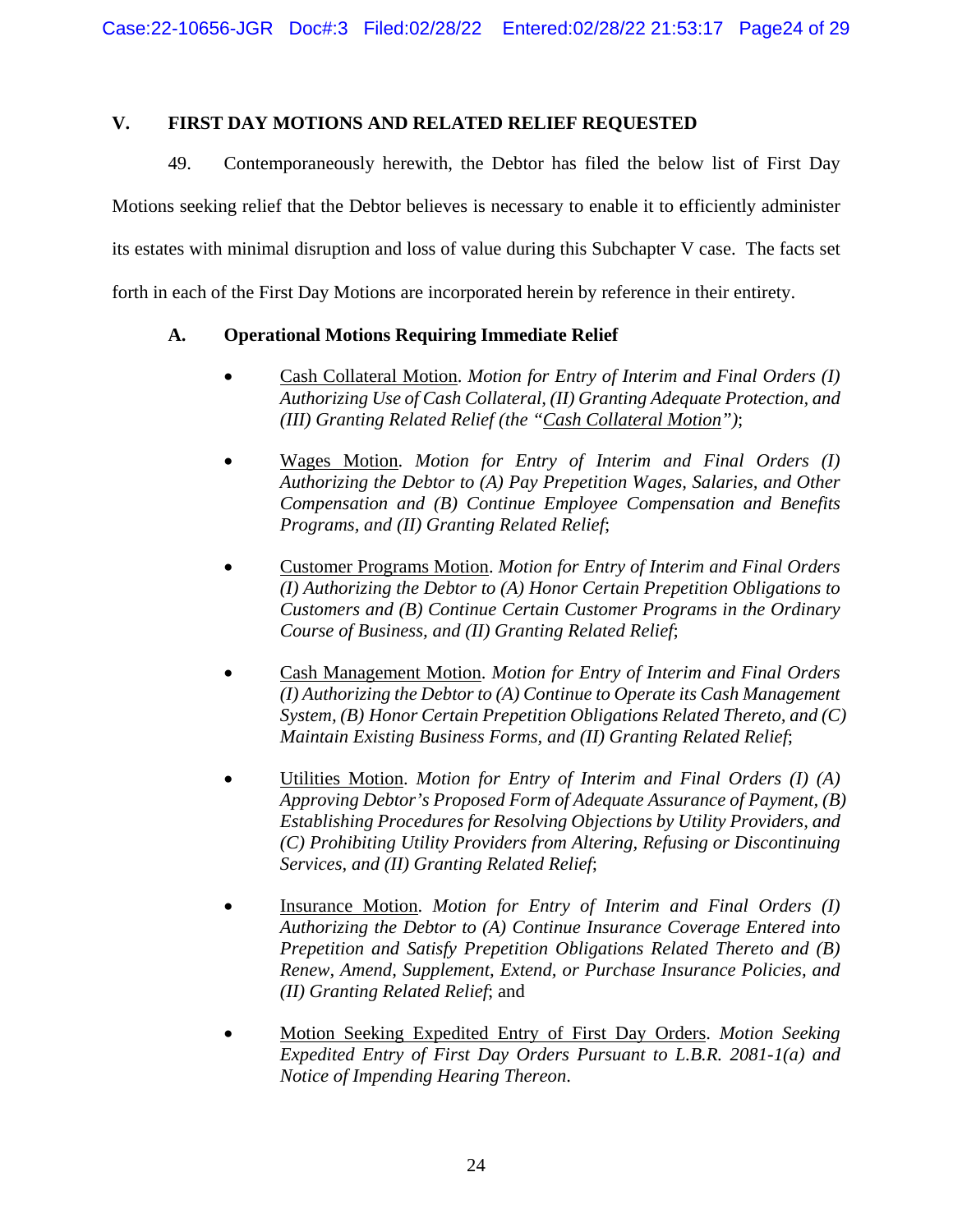50. The First Day Motions request authority to, among other things, use the Debtor's cash collateral (to the extent its cash constitutes cash collateral), honor employee compensation and benefits obligations, continue the Debtor's cash management system for a transitional period, honor certain customer program agreements and deposits, pay insurance obligations, and establish adequate assurance procedures for utilities to ensure minimal disruption of the Debtor's business operations during this Subchapter V case. For the avoidance of doubt, the Debtor requests authority, but not direction, to pay amounts or satisfy obligations with respect to the relief requested in the First Day Motions.

51. The Debtor has tailored its requests for immediate relief to those circumstances where the failure to receive such relief would cause immediate and potentially irreparable harm to the Debtor and its estate. I believe an orderly transition into Subchapter V is critical to the viability of the Debtor's operations and that any delay in granting the relief described below would hinder the Debtor's operations and cause potentially irreparable harm. Other requests for relief will be deferred for consideration at a later hearing.

52. I have reviewed each of the First Day Motions described herein, and the facts set forth in each First Day Motion are true and correct to the best of my knowledge and belief with appropriate reliance on other management personnel and professional advisors. I can attest to the facts set forth in each of the First Day Motions described herein. I believe that the relief requested in each of the First Day Motions described herein is (a) necessary to allow the Debtor to operate with minimal disruption during the pendency of this Subchapter V case, (b) critical in ensuring the maximization of value of the Debtor's estate, (c) is essential to achieving a successful reorganization and ultimately emerging as a sustainable enterprise, and (d) serves the best interests of the Debtor's stakeholders.

25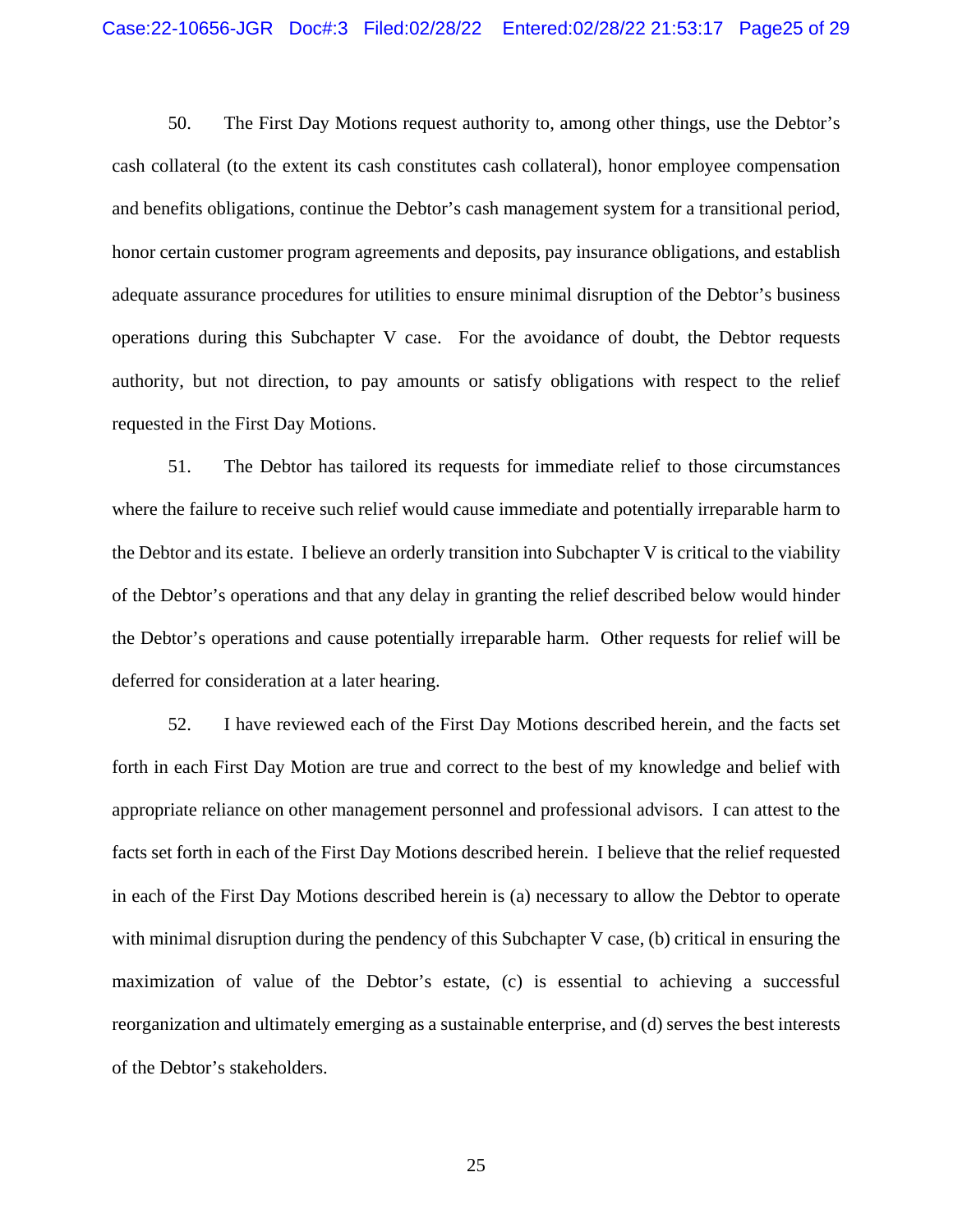#### **CONCLUSION**

53. The Debtor's ultimate goal in this Subchapter V case is to achieve an orderly, efficient, consensual and successful reorganization so that the Debtor can fulfill its non-profit mission and maximize the value of the Debtor's estate for its stakeholders. To minimize any loss of value, the Debtor's immediate objective is to maintain a business-as-usual atmosphere during the course of this Subchapter V case, with as little interruption or disruption to the Debtor's operations as possible. I believe that if the Court grants the relief requested in each of the First Day Motions, the prospect for achieving these objectives and completing a successful reorganization of the Debtor's business will be substantially enhanced.

 *[Signature Page on the Next Page]*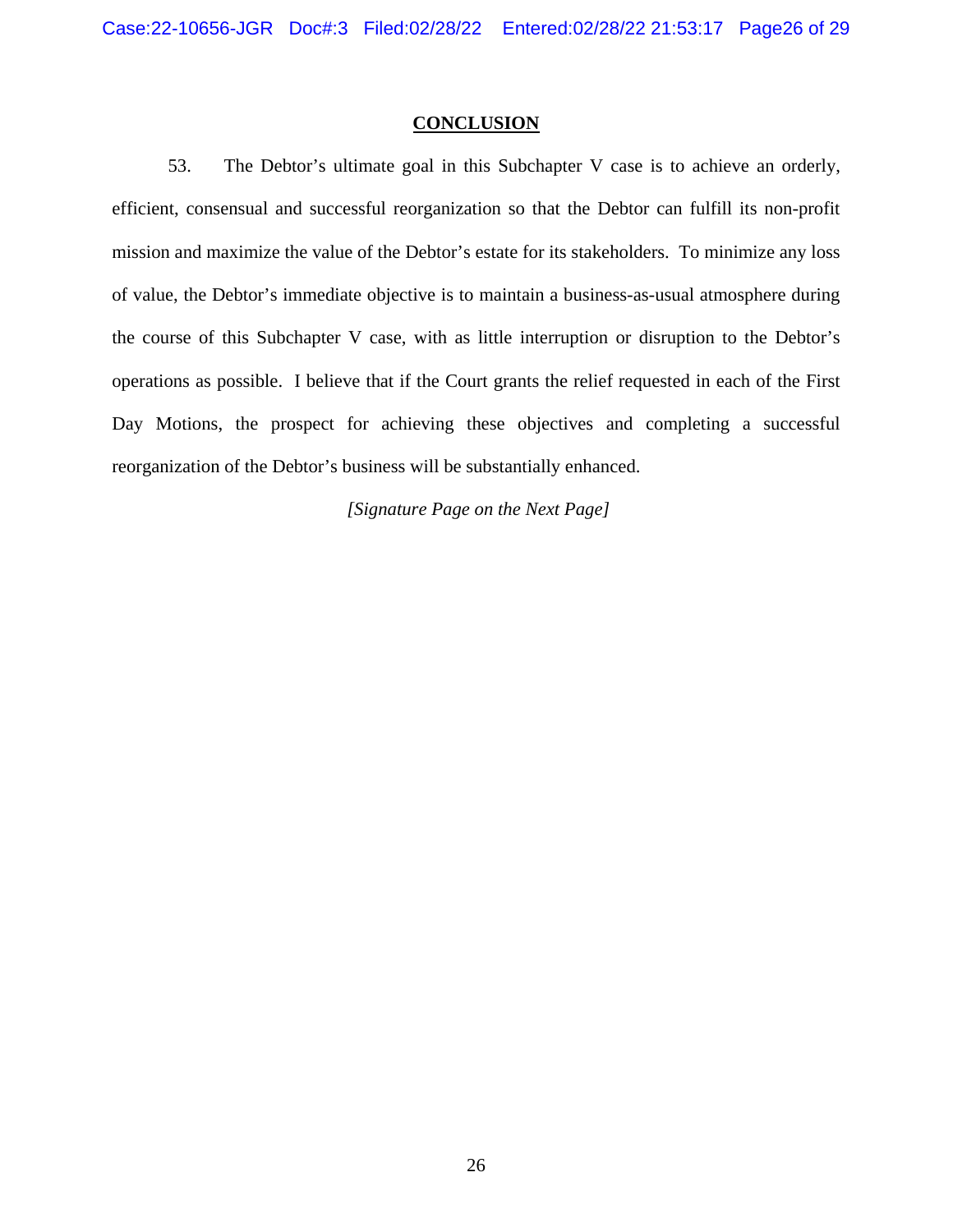Pursuant to 28 U.S.C. § 1746, I declare under penalty of perjury that the foregoing statements are true and correct.

Dated: February 28, 2022

Name: Michael Gayner Title: Executive Director /s/ Michael Gayner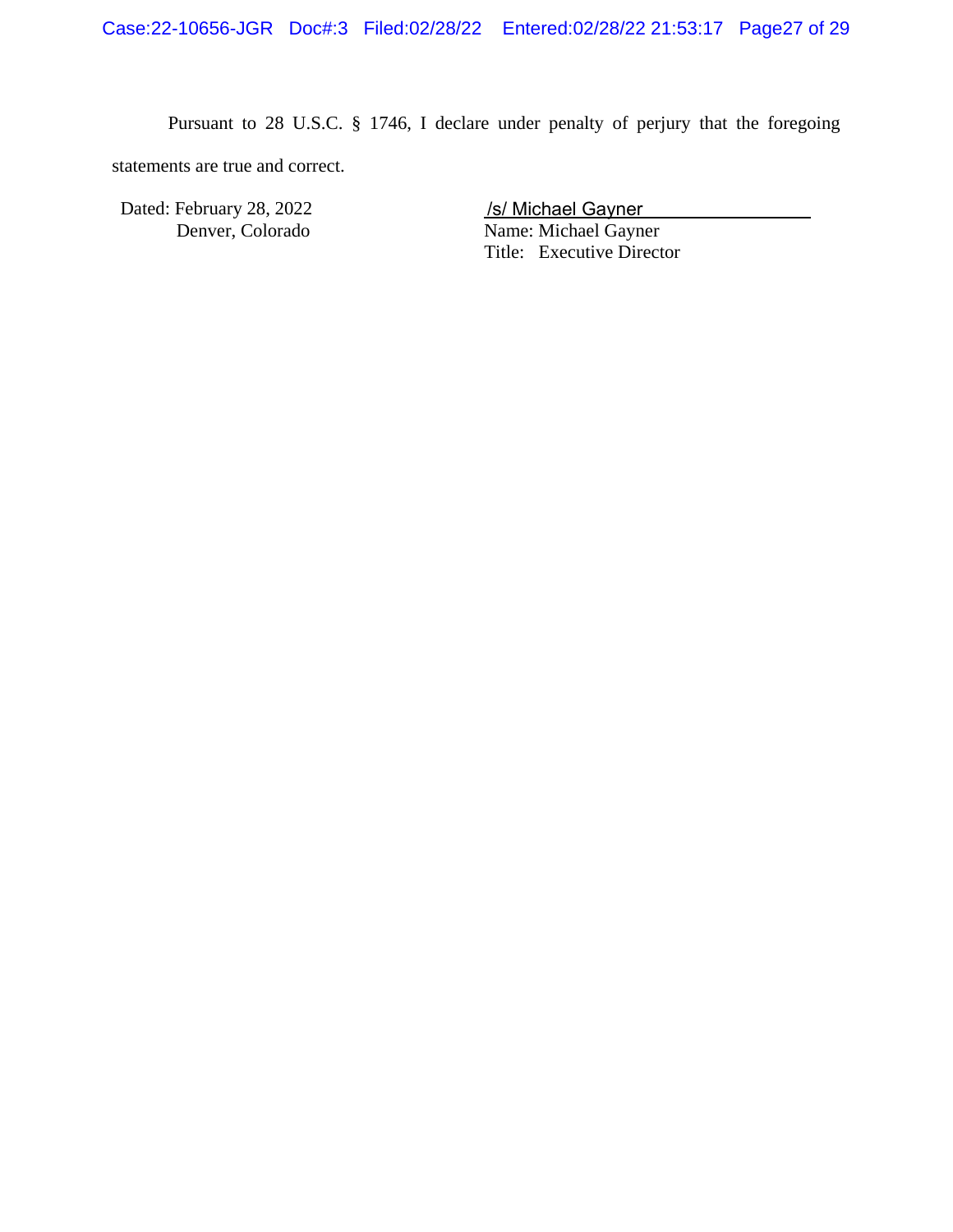Case:22-10656-JGR Doc#:3 Filed:02/28/22 Entered:02/28/22 21:53:17 Page28 of 29

# **EXHIBIT A**

# PEMA CHODRON FOUNDATION COMMIMTENT LETTER